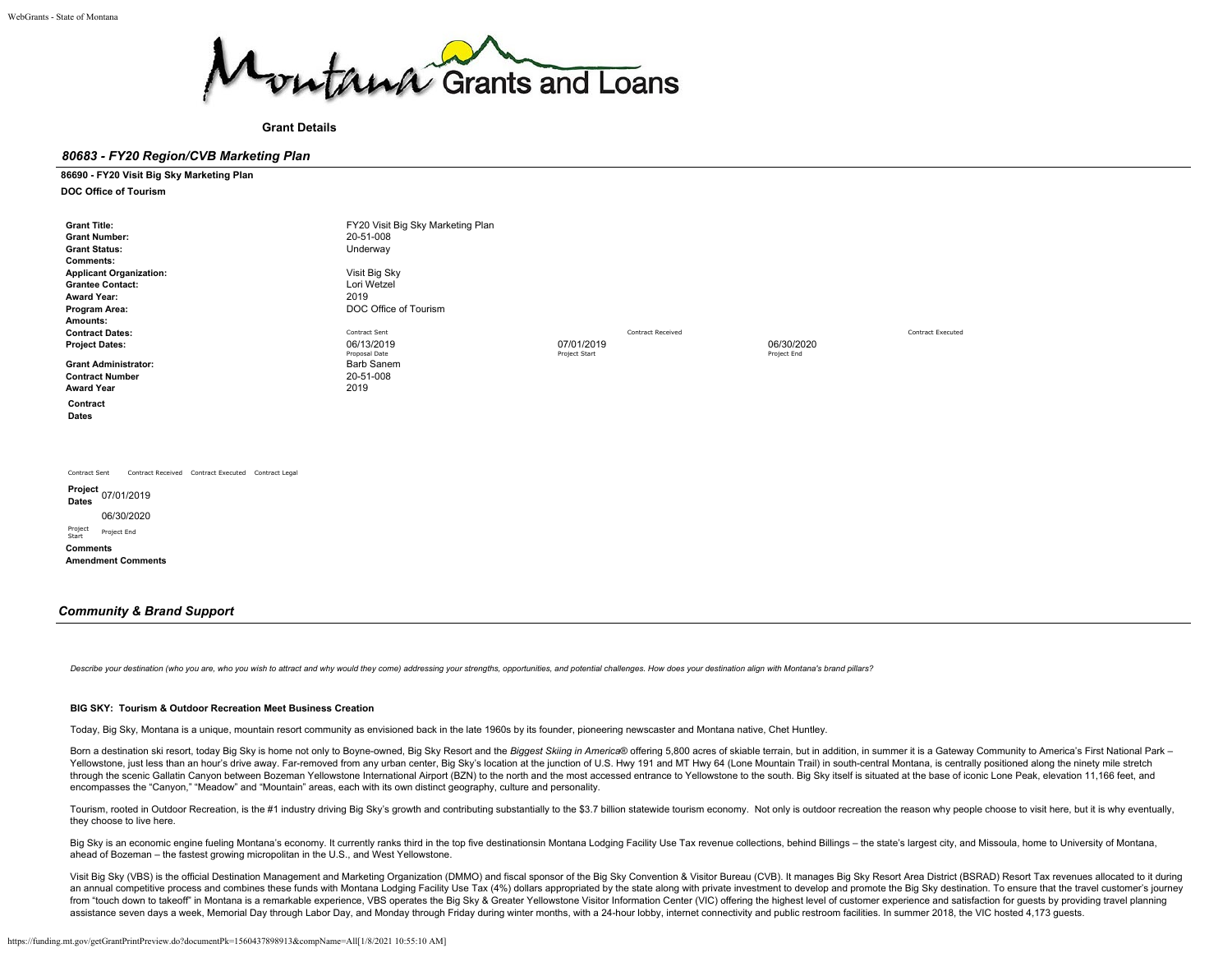**Our Vision:** Big Sky's confluence of nature, culture, people and preservation is so inspiring that one visit makes you want to stay for a lifetime.

Our Mission:As the community's official destination management and marketing organization, Visit Big Sky drives the development and marketing of authentic tourism experiences, through research and stakeholder collaboration while balancing the need to sustain quality of life for its residents.

#### **1A: Strengths**

Proximity to America's First National Park - Yellowstone (YNP) -Montana's National Parks - specifically Yellowstone and Glacier - are the #1 draw for our non-resident visitors per Destination Analysts' Montana Destination (October 2016). Further, according to a recent in-depth study, YNP is the fourth most recognized travel destination in the Western United States among international travelers. In 2018, YNP played host to upwards of 4.1 mil was down slightly year over year from 2017, however 2016 a record year with more than 4.26 million people visiting the park, a 4% increase over 2015 and a 21% increase over 2014. The most trafficked west entrance to Yellow hour's drive from Big Sky, and once again witnessed 1.7 million visitors pass through its gate in 2018. It is the proximity to a world-renown bucket list destination, as well as more luxurious accommodation options than fo continues to provide opportunity to drive visitation to Big Sky in the summer and shoulder seasons from April through November. The fact that Montana also plays host to Glacier National Park adds to the draw as more and mo Montana and "Between the Parks" while here albeit a 962-mile drive.

*\*Sources:* <https://www.marketmt.com/Portals/129/shared/docs/pdf/brandResearch.pdf>;

#### *<http://www.yellowstone.co/stats.html>*

Outdoor Recreation | Adventure -Big Sky encompasses 120.2 square miles of natural beauty completely encapsulated by public lands, with numerous mountain ranges, the majestic Gallatin River, and diverse wildlife along with activities all right in its backyard. It is ideally suited for both the educated traveler and families in pursuit of adventure and outdoor recreation in winter and summer. Winter brings visitors in search of the Biggest Sk skiing and snowboarding at Big Sky Resort now also available via the IKON and Mountain Collective pass product offerings which has introduced the destination to a valuable audience of passionate skiers. Nordic skiing at Lo Geographic Unique Lodge of the World - is also a draw, along with dog sledding, snowshoeing, snowmobiling, blue-ribbon winter fly fishing, and ice-climbing. The Big Sky Skating and Hockey Association's ice rink, open to th in Big Sky Town Center, along with horse-drawn sleigh rides and snow coach dinners round out the destination's winter activities.

Big Sky's greatest opportunity however is to grow the destination's reputation BEYOND world-class winter. Boyne's Big Sky Resort spearheads a significant portion of winter marketing, now even more so with the comprehensive founders of the IKON Pass, and the collaboration of ski companies behind the Mountain Collective, some of the world's best ski resorts. Occupancy levels differ by roughly 20-25% between the two seasons, and four months of between mid-April and mid-June and October through November. The summer recreation experience in Big Sky is unparalleled: comprised of 50+ hiking trails including the 6.6-mile round trip Beehive Basin Trail, fly fishing, w horseback riding, mountain biking, rock-climbing, bird-watching, camping, golf and zip-lining. Additionally, Big Sky Resort's Basecamp to Yellowstone®offers activities such as the Lone Peak Tram ride, high ropes course, cl Sky's 25+ acre Community Park with growing amenities and trail expansion, additional mountain biking and hiking trails, is also a draw. Finally, Big Sky has tremendous access to regional outdoor experiences that can be exp Hyalite Canyon, Hebgen Lake, Quake and Wade Lakes, the Headwaters of the Missouri, Ennis/Madison River, and Virginia City.

#### **NEW Hotel Inventory | Home to One of the Largest Convention Properties in Montana**

The Wilson Hotel - Residence Inn by Marriott located in Big Sky Town Center opens late May 2019 and with it, brings Big Sky its only branded property to date. This new 129-room hotel includes a meeting facility to accommod conferences for approximately 200 guests and will complement existing meeting facilities, however more importantly, via its ownership by the world's largest hotel company - Marriott, it will showcase the destination throug channels and loyalty programs to an entirely new audience. In addition, The Wilson is the first property located in Town Center able to host a large number of guests. As such, it will be a magnet for summer resident visita non-resident visitation due to the vibrant activities/events happening there. This is compounded by the fact that Big Sky is also part of the Bozeman Micropolitan Statistical Area which includes all of Gallatin County. It U.S. which means there is a constant influx of new residents for Big Sky to attract. On the business traveler side, Big Sky Resort's Yellowstone Conference Center continues to offer state-of-the-art accommodations, with me 750 guests, which attracts national and international corporations and organizations for conferences.

Sense of Arrival in Big Sky -Big Sky, historically has attempted to attract visitors traveling on the US Hwy 191 corridor to/from Yellowstone. However, the intersection where potential visitors would turn lacks any visual one would expect to find at the main intersection to a world-class mountain resort community. As a result, many cars simply drive past the entrance to Big Sky. Although the Big Sky & Greater Yellowstone Visitor Information conveniently located at this location, the former landlord/owner was unwilling to enhance or improve the property due to it being for sale. The Corner Property sold to new owners in summer 2018, and has since been under de improvements, building renovations including inside the VIC, new structures and parking lot renovations. All of this, along with plans for new signage and an entryway designation will contribute a sense of welcoming to vis front door.

Vibrant Event-driven Destination -Big Sky's full-time resident population is approximately 3,000 but can grow as large as 15,000+ during peak periods. To round out the destination beyond its outdoor recreation experience, major events annually. Unique events, activities and entertainment make Big Sky enticing to both the regional drive market and the out-of-state visitor. The continued development of Big Sky Town Center including the recent and new Plaza located adjacent to The Wilson Hotel make it the hub for community events especially in the summer with Music in the Mountains, a free outdoor concert series and multi-day Classical Music Festival, a weekly F vendors, and Big Sky PBR voted Event of the Year six times which draws 15,000+ attendees. On the mountain, Big Sky Resort's Craft Beer Festivaland Vine & Dine, along with the Moonlight Musicfest additional other summer dra and activities include the Big Sky Christmas Stroll, Big Sky Skijoring, and Big Sky Big Grass. Competitive sporting events such as The Rut and Big Sky Kids' Adventure Games, World Free-skiing Tour circuit, Sam Adams 3D Air Sky Biggie 50m/30m Mountain Bike Race continue to grow drawing participants and spectators from around the globe.

Technology/Research -VBS renewed its three-year contract with DestiMetrics in 2019. The goal of this relationship is to continue to gain market intelligence and lodging metrics for the North American mountain travel indust destinations and the local destination being that VBS has no inventory per say. Big Sky lodging entities and property management companies contribute their data confidentially to DestiMetrics. It is then compiled and share outlining lodging performance based on Occupancy Rates and Average Daily Rates. It provides year-over-year data analysis including "booking pace" for the upcoming six months. A Retail Report projecting the next 60 days occ businesses throughout the destination to assist them with staffing levels. And finally, in each monthly report, DestiMetrics provides a market overview and comparison of the industry encompassing the 18 destinations with b trends impacting tourism-dependent communities and businesses. A monthly conference call, and in-person meetings are held quarterly to discuss the qualitative impacts contributing to the picture painted by the data.

#### **1B: Potential Challenges**

Workforce/Affordable Housing- Fifty percent of Big Sky's workforce commutes in daily per the 2018 Big Sky Housing Assessment and Action Plan Report by WSW Consulting, and this does not include the transient construction tr Bureau of Business and Economic Research (BBER) hosted one of their state-wide Economic Outlook Series events in Big Sky for the first time. The theme was Facing the Challenges of Affordable Housing in Montanademonstrating impacting all of Montana. However, this issue in Big Sky is at crisis proportions with more than 500 units needed just to address current housing needs, and this is only compounded by the fact that the Bozeman Micropolitan of Gallatin County, is the fastest growing in the U.S. The resulting negative impact on businesses and their ability to attract and retain a qualified workforce is undeniable. Recruitment continues to be a major pain point affects Big Sky's overall reputation to provide quality customer service/hospitality which could impede future growth of the destination. Further, being able to house local workers at all levels contributes to the continue destination to an actual community. This is what will make Big Sky more sustainable year-round and lessen the impact of shoulder seasons. Meadowview II, the first public private partnership to build deed-restricted workfor homeowners in June 2019. The Down Payment Assistance program, created in 2018, continues to assist Big Sky workers with the purchase of a permanent residence in our community but with an average median home price of \$1,2 m there is not much inventory out there within their reach.

Shoulder Seasons/Short Term Rentals -Two "Shoulder Seasons" exist in Big Sky, defined as the time when Big Sky Resort and many local businesses close, typically the third week in April through the first week of June, and a Thanksgiving weekend (weather permitting). Also, the west entrance to YNP in West Yellowstone is closed to vehicular traffic between early November and late April. Only quided snow coach and snowmobiling tours enter in win known by first time visitors based on data collection in the VIC. The Shoulder Seasons are contracting as the community continues to grow and diversify, however unfortunately there are still times when Big Sky is NOT "Open contributing factor to this is that 70% of residences in Big Sky are owned by second homeowners who either choose to let their home sit vacant when they are not here or reap the financial benefit of it as a short-term vaca term rentals over the past three years is significant, again which negatively impacts the workforce, and those that remain see rents through the roof with individual bedrooms being rented out at amounts far beyond what an afford to rent the full unit. If more people lived and worked here year-round, and supported local businesses year round, there would be less shoulder.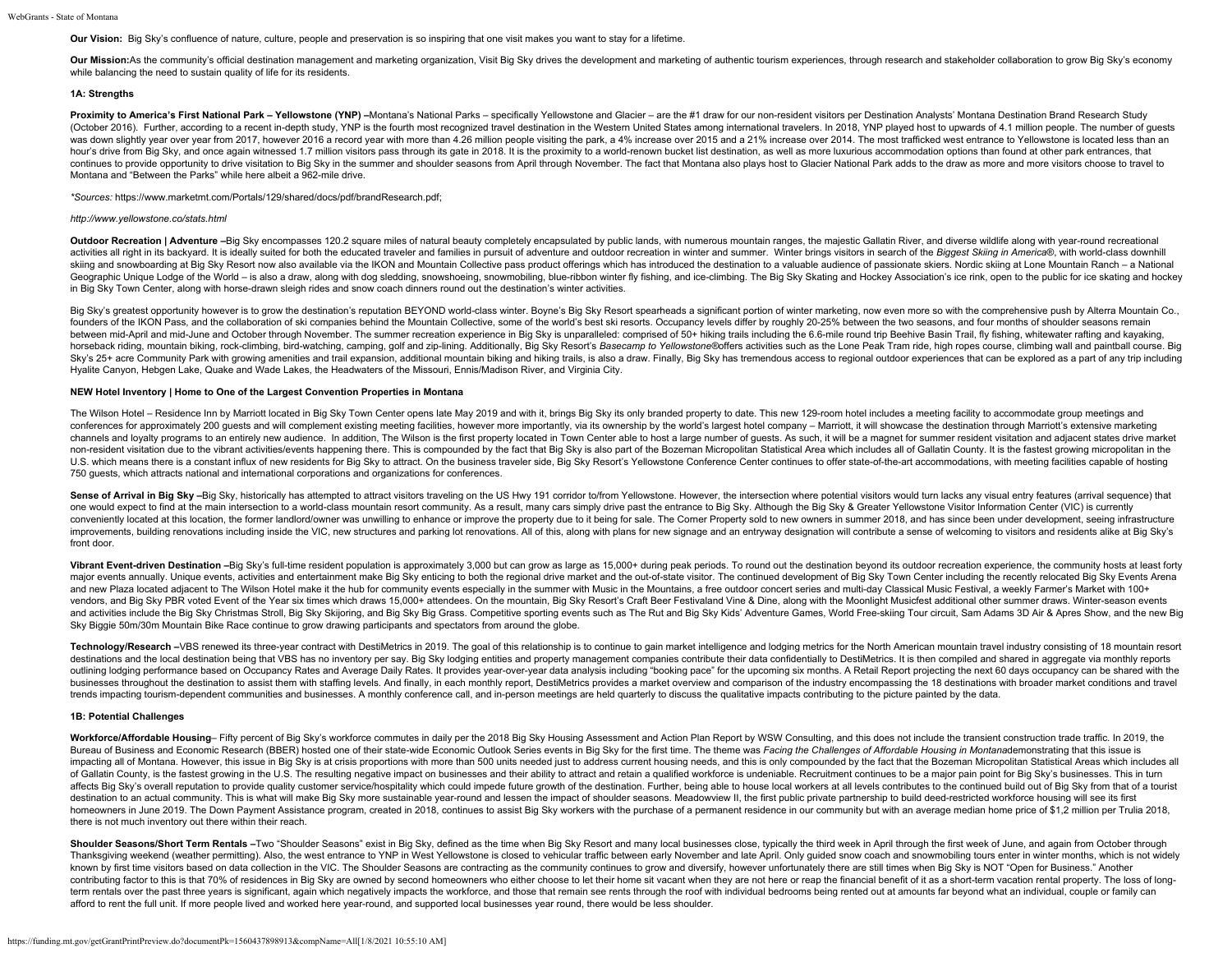Natural Events/Economic and Political Environment- Big Sky is a destination rooted in outdoor recreation. Therefore, its tourism-based economy is impacted by natural events such as wildfires, compromised waterways, low lev These unpredictable acts of nature can be devastating. Economic factors and political challenges at a national and international level, such as a recession or decreased international visitation due to travel restrictions a affect the number of visitors coming to Big Sky. In addition, there can be no destination branding without locals while at the same time there can be no destination without visitors. Locals need to embrace tourism, or it w Recent pressures on community infrastructure from increased winter visitation in peak periods have raised tensions among residents who are left to feel these impacts after travelers return home.

Continued Threat to Funding for CVBs (DMOs)/Increase in MT Lodging Tax - Every Montana Legislative Session, the Montana Lodging Tax becomes a target as a funding mechanism for other state programs from Medicaid expansion t Species prevention, and everything in between, due to the economic driver that is the tourism industry. The instability for our organizations makes it very difficult to focus on our work and plan for the future due to the erosion of our tourism development and promotion funding stream. Competition for visitors is at an all-time high with the internet leveling the playing field for even the smallest of destinations globally. International vi more destinations have become a choice for the traveling public. Further, if the trend to increase the MT Lodging Tax continues as was done in the 66<sup>th</sup> Montana Legislative Session, our competitive advantage over other, h be lost, making us less attractive to come visit.

#### **1C: Opportunities**

NEW Legislation: Senate Bill 241 (SB 241)- The ten Resort Tax Areas/Communities within Montana, whose local resident populations are dwarfed by the number of visitors they play host to each year, were successful at the 66<sup></sup> getting Senate Bill 241 signed into law. This enabling legislation will allow these communities to bring a vote to their local electorates to increase the Resort Tax by up to 1% to fund specific infrastructure projects to other transportation needs. May 2019 elections will determine if Big Sky elects to use this funding tool to address its major infrastructure challenges.

Yellowstone National Park Corridor/Summer Messaging -As was stated in Strengths, Big Sky's position adjacent to Yellowstone National Park is a primary driver for summer visitation and a point of differentiation from other Aspen, Park City, Telluride, and Vail. The opportunity for Big Sky to leverage the fact that 1.7 million visitors enter the Park less than an hour's drive from it remains a strong growth opportunity. Big Sky is a Gateway C Forever, YNP's philanthropic arm, and continues to explore ways to partner as such. In addition, it is extremely helpful to Big Sky that new Superintendent of the Park is intimately familiar with the Big Sky destination ha youth.

### **COMING SOON: Another NEW Hotel(s) and Second Large Convention Property**

In September 2018, Montage International in partnership with Cross Harbor Capital Partners held a ground-breaking ceremony for the \$400 million Montage Big Sky at Spanish Peaks Mountain Club. A new luxury hotel, it will fe suites with 12,870 square feet of some of the finest meeting and event space in the greater Rocky Mountain region. This coupled with Big Sky Resort's Yellowstone Conference Center will increase Big Sky's ability to attract Conventions and Exhibitions) market. Two additional hotels are in the works, one in Moonlight Basis and the other in Big Sky Town Center, however details have not been released.

Big Sky Resort's Big Sky 2025 Development Plan/Winter Messaging- Big Sky Resort's 10-year, \$150 million Big Sky 2025 Development Planincludes extensive mountain improvements and additional summer recreation activities; Mou enhancements; increased transportation options; and community engagement, including extensive housing developments. These enhancements will benefit the entire community and strengthen Big Sky's reputation as one of the top destinations in the US. VBS continues to support the Resort's messaging via its website, other owned media channels and social media platforms, in addition to promoting sports and activities beyond alpine skiing that the d 18/19 was a record year for Big Sky with Boyne/Big Sky Resort joining the IKON and Mountain Collective Pass products, the installation of the new Ramcharger-8, North America's first eight-seater Doppelmayr lift, increased and a growing greater Gallatin Valley. New season employee housing on the mountain was announced and construction will begin late spring 2019 to be completed for the 19/20 winter season along with the addition of a new par passholders.

Increased Connectivity and Mobility- Southwestern Montana's Bozeman Yellowstone International Airport at Gallatin Field (BZN) set a passenger record in 2018 for the ninth consecutive year. It handled more than 1.34 million increase compared to 2017. As the busiest airport in the state since 2013, and the eighth busiest airport in the Pacific Northwest, BZN handles 30% of all air traffic to and from Montana, one third of which is tourism rela American Airlines, Delta, Frontier Airlines, JetBlue Airways, and United with year-round and/or seasonal non-stop service to 17 destinations in 14 states across the country. In 2018, there was a 130% increase in non-stop f increase in daily year-round service to Dallas and a 20% expansion to Chicago, Minneapolis, Los Angeles and Houston.Located approximately an hour's drive north of Big Sky, BZN is a convenient airport for Big Sky travelers shuttles. A rehabilitation of the main runway in 2018 coupled with the construction of a 1.100 stall multi-use parking garage to be completed in June 2019, will better facilitate BZN's continued growth. The expansion and a easier access, to Montana is a key factor contributing to increased visitation.

\*Source: <https://bozemanairport.com/2018enplanements>

#### **1D: Brand Pillars**

Montana is the fourth largest state by area yet the 44<sup>th</sup>most populated with just over 1 million residents. From this spring MONTANA's Brand Pillars that illustrate why it is The Last. Best. Place.

- . Spectacular Unspoiled Nature -Montana's first brand pillar of spectacular unspoiled nature is addressed within all aspects of our marketing efforts. Visit Big Sky's paid and owned media leverage large, vivid imagery to d Big Sky and YNP.
- . Vibrant & Charming Small Towns -The States' second brand pillar is vibrant & charming small towns that serve as gateways to our natural wonders. Visit Big Sky's main goal is to increase brand awareness and immediate visi regional markets during the summer and winter travel seasons capitalizing on the high visitation and awareness of YNP. VBS co-brands Big Sky with YNP in both winter and summer creatives. Big Sky is located 58 miles north o the park and truly serves as a gateway to those visiting YNP.
- . Breathtaking Experiences -Montana's last brand pillar emphasizes breathtaking experiences by day and relaxing hospitality at night. We accomplish a seamless use of this brand within our paid and owned media. When allowab within our print, online, social and website contain inspirational descriptions of our recreational, lodging, dining and shopping amenities. Big Sky is a tourism-based economy, so our breathtaking experiences and relaxing marketing message.

Big Sky, situated in southwest Montana exemplifies the MONTANA Brand Pillars, but so do many of the other amazing destinations throughout the state. What makes Big Sky unique? In May 2018 Visit Big Sky's Board of Directors 2023, its5-year Tourism Master Plan developed with Destination Think! It included a Big Sky Place DNA™Study to uncover what makes Big Sky, Big Sky. The goal was to determine the core identity of this place which is at the stories generated by this place, in addition to its alignment with the Montana Brand Pillars. The more aligned a destination's projected and perceived reputation, the greater its authenticity and credibility to attract, re its behalf. And as we are all aware, the internet and social media have given visitors and their word-of-mouth the power to drive future visitation to our destinations.

What we learned about Big Sky is that it tells its story as a place where people integrate their lives with nature like nowhere else. Big Sky is an R-destination: It is a Remote place where people come to RECREATE first an nature and themselves; a place to **Reboot, Reload, Recharge**, and **Rejuvenate,** with an importance of showing **Respect** for the natural surroundings and the local community.

- **Big Sky is a unique ecosystemthat provides diverse OUTDOOR RECREATION opportunities and interaction with nature right in its backyard**
- **Big Sky is changing it is growing economically, with impacts on the social and cultural fabric of the community and the environment**
- Big Sky is about BALANCE. The essence of Big Sky's DNA is about the way people interact with nature here. Consumption of this beautiful place and its outdoor recreational offerings by visitors and residents alike needs t done RESPECTFULLY, to preserve this special place for future generations. If not managed appropriately, Big Sky's quality of life, the natural beauty that draws people here, and its sustainability are in jeopardy.

In FY19 VBS took its first steps to translate the Tourism Master Plan strategy into an annual operating plan. It focused on the niche summer outdoor recreation activity of hiking. Specific, measurable, achievable, relevant were developed with corresponding actions based on available funding levels and executed with year-end evaluation of progress measured. VBS, along with 100 other destinations worldwide, participated in the inaugural Touris by Destination THINK! in October 2018. Market research consistently shows that word of mouth is and always has been the predominant influence on the travel decision-making process. In the world of online and digital commun conversations are one of the most trusted sources of information for selecting travel destinations and determining which experiences to try. Capturing the sentiment of word of mouth is a powerful way to monitor the success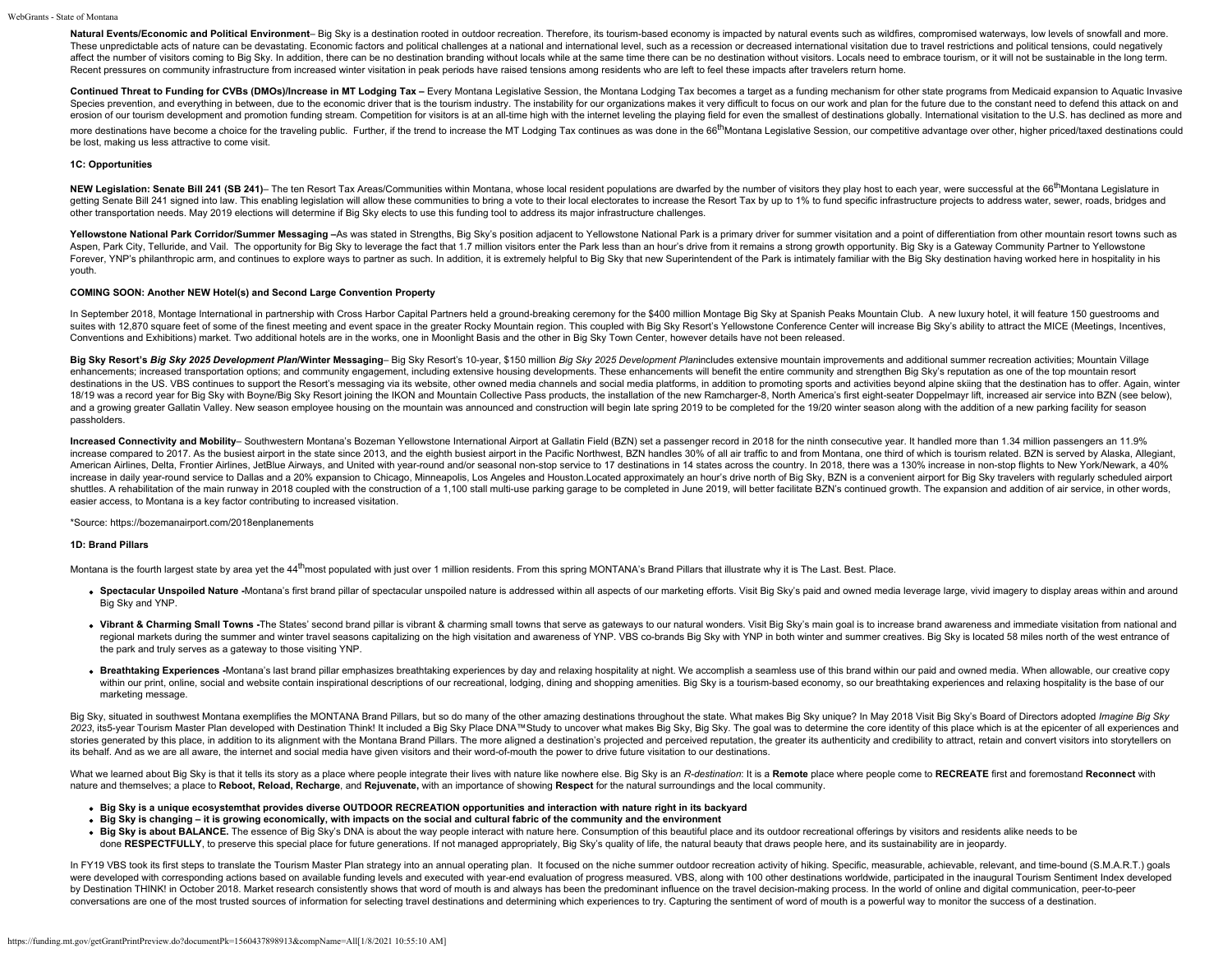Source: https://destinationthink.com/about-tsi

#### **Describe your destination.**

Inspiration -There can be no destination branding without locals, so an important part of the Big Sky DNA Study process was to engage and excite Big Sky locals in the conversation about tourism and its positive impact on t community. Our residents are passionate about this place. They choose to live where others vacation, in an evolving community born a tourist destination. Who better to share Big Sky and inspire others to come visit than ou further, our past and present visitors, through positive word of mouth, also provide this inspiration for future visitors. Finally, VBS will inspire visitors by showcasing the Big Sky destination via its owned and paid med (visitbigsky.com), social media accounts (Facebook, Instagram, Pinterest, YouTube), email marketing, digital advertising, publications (Official Visitor Guide, Big Sky Hiking Guide), and through personal interaction with g Sky & Greater Yellowstone Visitor Information Center.

Orientation -As the fourth largest state by area, covering a vast and varied geography, orientation for our visitors is important. Familiarity with Montana as a destination is low as illustrated by the research done for MO that 8 out of 10 people who come to Montana for the first time do so to visit one of the two National Parks - Yellowstone or Glacier. Big Sky located less than an hour's drive from Yellowstone, leverages this in summer mar visitors. Visitors to the Park do not tend to stay in one place the entire time but move throughout the region so collaboration with Yellowstone Country Tourism Region and our five fellow CVBs (Belgrade, Bozeman, Livingsto Yellowstone) allows us to collectively brand a destination experience unlike any other in the country. This "packaged" itinerary, again, helps with visitor orientation. Only 4% of travelers are considering Montana as a win come and ski. Orientation in winter is done by the name/brand recognition built up by Boyne's Big Sky Resort through highly targeted channels. Joining the IKON and Mountain Collective Pass products this past year also help audience to the resort and Big Sky. Finally, #FlyBZN is a regional collaboration that VBS participates in dedicated to expanding and obtaining new air service into Bozeman Yellowstone International Airport. Its marketing s communicating direct flight markets into Bozeman/Big Sky. The orientation of guests into within the Big Sky destination itself is done by designating the Canyon - Meadow - Mountain areas and the related outdoor recreation website, OVG and other communications reinforce this lexicon, as does the Wayfinding Signage on US Highway 191 and along MT Highway 64 into and around Big Sky.

Facilitation -Facilitation in tourism marketing is analyzing the needs and wants of prospective travelers, presenting destination options and ideas, and conveying messages to those travelers. Our national, multi-channel ma facilitate information sharing with our consumers throughout the planning and purchase process with a mix of paid, earned and owned media. Further, VBS will continue to work with local tourism stakeholders to present new c messaging fresh and connect the potential visitor with their websites for additional information. The Big Sky & Greater Yellowstone VIC, VBS website and downloadable OVG, in addition to the 65,000 hard copy guides distribu ID, NV, UT, WY, are touch points and key pieces of communication that assist visitors. Yellowstone Country Tourism Region's guide and regional map are also helpful in facilitating a trip to our area.

#### **Optional: Include attachments here**

*a. Define your target markets (demographic, geopgraphic and psychographic).*

#### **Demographic**

For summer:

- Adults 25-65+
- $\bullet$  HHI: Over \$75K+
- Well educated: College Degree and Families

For Winter, following MOTBD's Winter Enthusiast Demographics

- **Adults 25-54**
- Married with kids in the home
- HHI: \$75K+

#### **Geographic**

1. For SUMMER: For out-of-state include all direct flight markets that lead to Bozeman Yellowstone International Airport; Seattle, WA, Portland, OR, San Francisco, CA, Los Angeles, CA, Long Beach, CA, Salt Lake City, UT, L Denver, CO, Dallas, TX, Houston, TX, Minneapolis, MN, Chicago, IL, Atlanta, GA, New York, NY, Newark, NY. Include full state geographies that border Montana and include more than one top 20 DMA (based on Google Analytics a For in-state prioritize delivery in Billings, Great Falls and Missoula markets.

2. For WINTER: For out-of-state include all direct flight markets that lead to Bozeman Yellowstone International Airport; Seattle, WA, Portland, OR, San Francisco, CA, Los Angeles, CA, Long Beach, CA, Salt Lake City, UT, L Denver, CO, Dallas, TX, Houston, TX, Minneapolis, MN, Chicago, IL, Atlanta, GA, New York, NY, Newark, NY. Include full state geographies that border Montana and include more than one top 20 DMA (based on Google Analytics a For in-state prioritize delivery in Billings, Great Falls and Missoula markets.

Big Sky's summer and winter target geographies are different due to reason for visiting - Yellowstone or skiing - and the mode of transportation to get here. Summer has a heavy in-state as well as drive in market from not throughout the US due to the increase in travel via RVs and sprinter vans. Direct flight markets are key as well with Salt Lake City one of specific importance due to many international and domestic travelers choosing to f Entrance of Yellowstone from there. During the winter months non-resident visitors are primarily flying into BZN to come to ski, so again direct flight markets are key. However, we cannot overlook Montana resident traveler to Big Sky to ski.

Psychographic -Educated travelers and Families have been identified as the high potential visitors to Big Sky. They live in urban areas, are married, educated affluent millennials who likely have children. Dining out, comf experiences are part of their ideal vacation. They enjoy learning about local history and cultural sights and have a desire to explore the Rocky Mountains and YNP.

By focusing on Big Sky's unique natural beauty, plethora of both winter and summer activities, and proximity to the America's First National Park, we intend to develop the creative aspect of our marketing efforts to portra attracts free-spirited adventurers as well as travelers looking to experience the natural world without sacrificing modern comforts. We will aim to create an allure for travelers willing to commit their time and resources are certain if they visit once they will surely return, maybe even for a lifetime.

*b. What are your emerging markets?*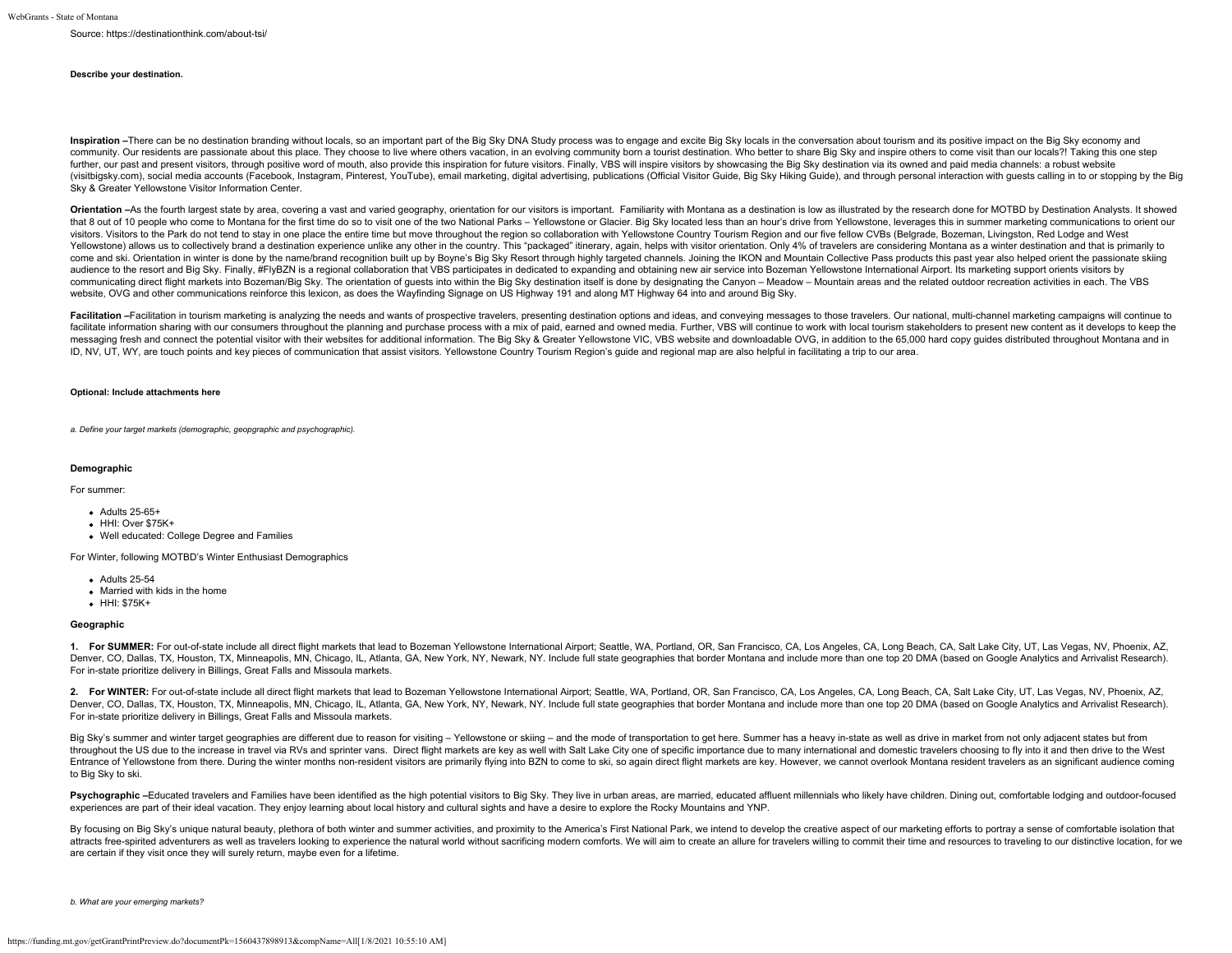Emerging Markets - Bozeman Yellowstone International Airport states Delta projects to increase seats by 15-20% primarily in the Minneapolis/St. Paul and Salt Lake City markets as well as adding seasonal Detroit service beg service initiated in 2018 to the LA Basin on JetBlue and Allegiant are expected to stimulate demand in this region over and above the daily service by United and weekend service by Delta.

#### \*Source: <https://bozemanairport.com/content/documents/2019-Enplanement-Projections.pdf>

Continued growth in international visitation to YNP from China, Japan, India and other countries is an opportunity for Big Sky as a Gateway Community. However, international tourism to the U.S. has been on the decline in t slump comes at a cost. The most recent data fromthe National Travel and Tourism Office shows inbound visitors to the U.S. dropped to 41 million in 2017, a 4 percent decrease from 2016, and travel spending dipped around 3 p decline cost the nation about \$4.6 billion in lost spending and 40,000 jobs. In 2018, international arrivals to the U.S. totaled approximately 80 million with about half of whom came from overseas. Spending by internationa billion in export income resulting in a \$69 billion international trade surplus for the U.S. economy. However, despite remaining a top export and trade surplus generator, international visitation to the U.S. and travel spe since 2016. The United States' share of total international arrivals is 5.6% (down from 6.4% in 2015). Reauthorization of BRAND USA, along with a rebranding and expansion of the Visa Waiver Program to the Secure Travel Par the U.S. Travel Association to combat the decline.

\*Source: [https://www.ustravel.org/system/files/media\\_root/document/Research\\_Fact-Sheet\\_Travel\\_and\\_Trade.pdf](https://www.ustravel.org/system/files/media_root/document/Research_Fact-Sheet_Travel_and_Trade.pdf)

[https://www.ustravel.org/system/files/media\\_root/document/Research\\_Fact-Sheet\\_US-Travel-Answer-Sheet.pdf](https://www.ustravel.org/system/files/media_root/document/Research_Fact-Sheet_US-Travel-Answer-Sheet.pdf)

#### **Optional: Include attachments here.**

*c. What research supports your target marketing?*

Research -VBS utilizes research provided by the Montana Office of Tourism and Business Development (MOTBD) including the most recent Winter Enthusiast Report (2018) and the Montana Destination Brand Research Study (2016). the updated tourism statistics and special reports from Tourism Advisory Council (TAC)-selected research projects provided annually by the Institute for Tourism & Recreation Research (ITRR). The DestiMetrics lodging platfo with nine lodging partners in destination provides up-to-date occupancy and rate data, and this, coupled with website and social media analytics, past marketing campaign effectiveness and visitor information from quests to Visitor Information Center are all used to inform marketing decisions. VBS also works with agencies to gather market-specific research. Summer visitor experience research will be conducted by Destination Analysts beginning points on the traveler journey to Big Sky from "touch down to take off," as well as the overall experience after the trip. As mentioned earlier, the Tourism Sentiment Index is a 3-year research project that analyses the ch destination online from year to year by season and outdoor recreation activity. The second report will be produced in October 2019.

Imagine Big Sky 2023, the five-year Tourism Master Plan for VBS was adopted May 2018. In FY19 VBS took its first step to operationalize this strategy into an annual plan. Specific, measurable, achievable, relevant, and tim developed with corresponding actions based on available funding levels and executed with year-end evaluation of progress measured.

### **1. Develop a sustainable OUTDOOR RECREATION experience**

*Goal: By 2023, Big Sky will have grown its product offering into a unique, competitive and sustainable outdoor recreation destination experience.*

To develop the experiences that align with our Place DNA™ and adhere to our commitment to sustainability and resident quality of life will require a collective effort lead by VBS. The organization will develop what it pro

#### **Actions:**

- Leverage Big Sky's Place DNA™ working collaboratively to infuse it across the destination to create a unique Big Sky experience that is impossible for others to copy.
- Expand the organization's focus from strictly promotion toward the development of a sustainable destination tourism experience.
- Lead and support all stakeholders to create memorable experiences that produce raving fans.
- Monitor the visitor experience to benchmark and strengthen the destination experience.
- Advocate for the protection of Big Sky's natural environment by supporting organizations, policies, standards and guidelines that encourage sustainability.
- Prioritize and measure the attitude of residents towards tourism on an ongoing basis to ensure communication about on-going efforts to maintain the balance between growth and quality of life is effective.

#### **2. Engage in destination promotion to broaden Big Sky's reputation BEYOND WORLD-CLASS WINTER**

*Goal: By 2023, Big Sky's reputation for sustainable, outdoor recreation beyond The Biggest Skiing in America®, especially in high-value audience segments, will reach beyond that of a ski resort destination.*

## **Actions:**

- Identify clusters of products and experiences as a basis for niche audience segmentation.
- . Transition away from traditional paid advertising methods, towards more modern, online and digitally-focused marketing and promotion, and earned media tosegment Big Sky's audience and cost-effectively target the people w the destination. The new and improved Visitbigsky.com website launched in August 2018, and it, as well as VBS' social media channels have played a big role.
- Invest in integrated marketing technology that enables VBS to scale its activities efficiently.
- Identify and address pain points for Big Sky's target audience in the path-to-purchase as well as on the customer journey from touch down to take off.
- Enable and encourage others to share stories about Big Sky's experiences to generate positive word-of-mouth and online advocacy.
- Establish a communication framework to monitor word-of-mouth conversations about Big Sky and to amplify the most aligned stories for maximum reach and impact.
- Develop a set of marketing metrics to measure sentiment from target audiences towards the destination to ensure Big Sky's reputation strengthens over time.
- Conduct research to establish a baseline and continue to do so to ensure on-going efforts are successful.

## **3. Establish Visit Big Sky as the leader in the tourism collective**

Goal: By 2023, Visit Big Sky will have successfully implemented this strategy through leading a collaborative effort of all stakeholders including its industry peers, resulting in a vibrant local economy and a healthy and

The VBS vision is ambitious because VBS is a relatively small player in a highly-competitive environment alongside its other seventeen mountain resort destinations which participate in the DestiMetrics lodging platform inc Park City just to name a few. Big Sky's competition relies on well-funded destination marketing organizations which employ talented people. Turning a vision into reality requires focused, collective action. VBS must act as this mandate, the leadership required to align all stakeholders and to drive cohesive action does not exist. VBS will put people, partners, systems and processes in place to follow world-class destination marketing practic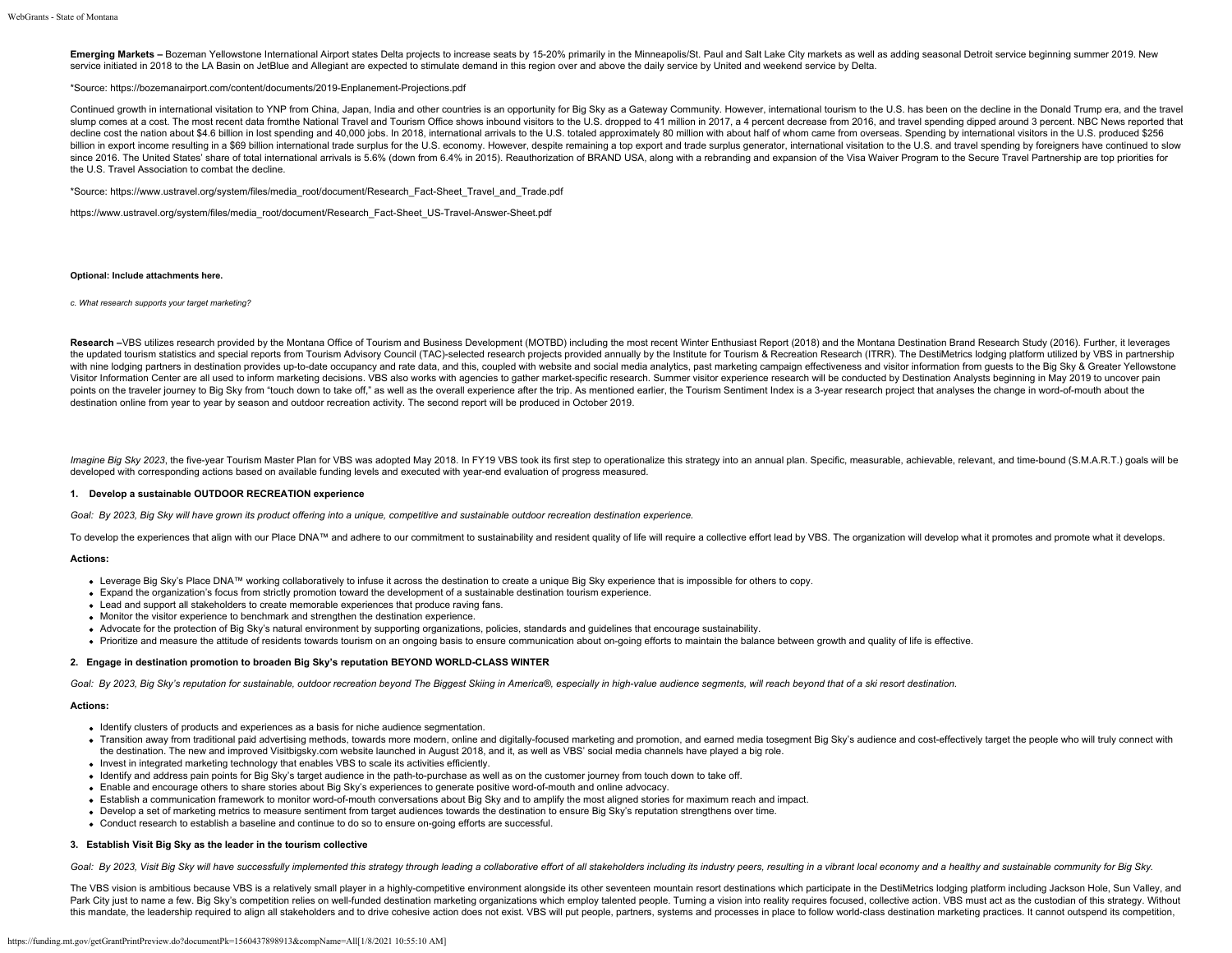#### WebGrants - State of Montana

but it can outsmart them. To continuously build trust with all stakeholders, VBS will put measurements and communication in place to ensure everyone understands how it is progressing as an organization and as a destination

#### **Actions:**

- Develop a stable source of funding that will allow VBS to implement this strategy and continue to lead responsible tourism growth in Big Sky.
- Create a set of benchmarks and key performance indicators (KPIs) to measure the impact of tourism on economic, environmental and quality of life (social/cultural) factors in Big Sky.
- Optimize the organization to ensure that our team and partners have the capacity and capabilities to enable them to deliver on this plan.
- Work closely with the community and the statewide tourism industry to deliver the priorities outlined in this document. This includes regular reviews of this plan to consider new ways of creating value.
- Correlate success indicators to monetary value to provide an indication of the economic impact of our investments.
- Educate and advocate for the tourism industry on a local, state and national level, sharing its economic impact on the health of the local and broader U.S. economy to ensure its future.

#### **VBS will track progress by measuring four types of performance**

- **1. Visitor experience**: Are visitors satisfied with their visit to the destination?
- **2. Consumer engagement**: Is word-of-mouth promotion improving?
- **3. Operator effectiveness**: Are there opportunities to improve experiences?
- **4. Corporate transformation**: Is the DMO built to adapt to modern marketing?

In the past, VBS performance measures have focused on tracking increases in the following metrics: Montana Lodging Facility Use Tax collections, local Big Sky Resort Tax collections, number of skier visits, number of visit overall and through the West Entrance specifically, passenger totals into Bozeman Yellowstone International Airport (BZN) and Montana Department of Transportation traffic counts on US Highway 191. Another lesson learned th Planning process is that MORE is not necessarily better. It is about QUALITY versus QUANTITY of visitors. VBS will continue to monitor these metrics, but its focus will be on attracting the RIGHT type of visitor who will s respect for the destination, local community and its residents, so new metrics as indicated above are needed.

Big Sky cannot thrive as a sustainable tourism destination without an organization to manage the overarching visitor experience and resulting word-of-mouth influencing the overall destination brand, and to engage local res embrace the tourism economy. That requires stable funding. VBS is the organization that was birthed in 2013 to fill this role. To be successful, all stakeholders need to understand and embrace Imagine Big Sky 2023, VBS's T Big Sky will work to develop authentic tourism experiences, improve its reputation, attract the right visitors, and together with residents, grow its community in a sustainable way to preserve quality of life.By leading th plan outlined in this document, VBS will be able to grow tourism responsibly. This approach will mitigate business risk and provide a significant competitive advantage for Big Sky's tourism industry.

Below are *The Rising Trends in Travel and Tourism for 2018* per momondo (purchased by Priceline) carryover into 2019.

- **Uncharted Destinations** Rise of comparable but alternative, off the beaten path destinations, less-crowded, less-expensive
- **Authentic Culinary Tourism** Moving away from expensive dining at the most highly acclaimed restaurants to more authentic food experiences
- **Achievement Is the New Experiential** Travelers will look to achieve a goal or accomplish something they have never done before
- **Work and Travel** Going from "bleisure" travel meaning extending a business trip by a few days to digital nomad, working full-time or part-time for a month or more
- **Community-focused Hotels** Large communal spaces for social travelers
- **New Hotel Technology** Improving Wi-Fi services with higher speeds and wider bandwidths, AI, automated check in/out and mobile application to cater to needs inside/outside the hotel
- **Multi-generational Travel**
- . Conscious Travel Is In- Sustainable travel was one of the most talked about buzzwords in 2017, but 2018's newest travel term will be "conscious travel," shifting the focus from a traveler's carbon footprint and the local element of community. "More than ever, travelers will be mindful of their impact on the economy as well as the lives of those living in the destination that they are visiting. In addition to making a conscious effort to go organic produce at local markets, travelers will be spending their money in ways that benefit the local economy and community, rather than large corporations and foreign investment companies. That includes opting for small *chain hotels and local shops over international malls."*

Big Sky is poised to benefit from these trends as the *Imagine Big Sky 2023*plan illustrates.

*a. In what types of co-ops with MTOT would you like to participate?*

MOTBD co-ops related to agency services assistance due to the limited staffing resources here in Big Sky are valuable, for media placement as well as more regional research. Joint public relations efforts, FAM Trips and pa trade-shows to address international markets can only be done via Joint Venture for Big Sky. In the future, the opportunity to partner on any video production being done by MOTBD in Big Sky would be greatly appreciated.

#### **Optional: Include attachment here.**

*b. In what other types of co-ops would you like to participate? (Regions/CVBs, etc.)*

Visit Big Sky/Big Sky CVB will continue to work with organizations, businesses, Yellowstone Country Tourism Region and the six other CVBs within it to combine our marketing efforts in order to increase tourism to the regio included a regional/local Trip Advisor program, co-op print and digital in winter/skiing publications, a statewide digital campaign and regionalFAM Trips. For 2019, YC and Big Sky have partnered to host one of the three TB sponsorship of lifestyle events in specific drive market mountain resort communities such as Jackson Hole and/or Park City would be a new potential opportunity to partner.

*c. What types of co-ops have you done in the past? Were they successful - why or why not?*

In FY19 VBS partnered with MOTBD on three joint ventures: Digital media buy via LiveIntent for summer digital ads, Agency Services for summer marketing campaign execution, IPW meeting in Anaheim, CA in June 2019. As mentio partnership allows Big Sky to engage in activities that it might not be able to afford. Yes, the were successful and we will continue to take advantage of the opportunities put forth by the state and Yellowstone County. VB Vegas in FY19 for the first time in partnership with Glacier Country. Unfortunately, it falls over the TBEX weekend in FY20 so Big Sky has opted out of the event this coming year.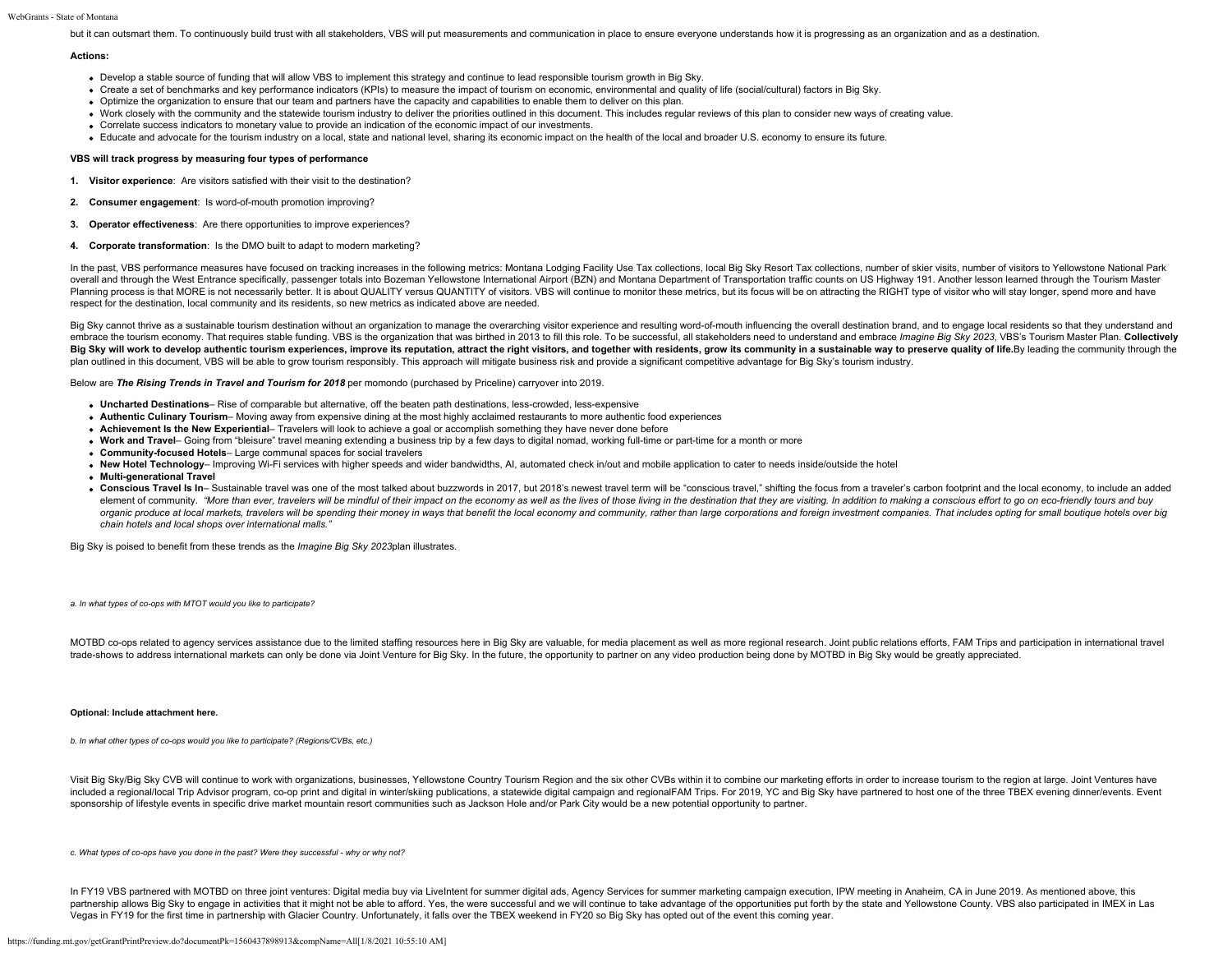### **Optional: Include attachments here.**

**Optional: Include attachments here.**

**Optional: Include attachment here:**

## *Marketing Segment, Method & Budget*

| Marketing<br>Segment | <b>Marketing</b><br>Method              | Describe your<br>method.                                                                                                                                                                                                                                                                                                                                                                                                                                                                                                                                                                                                                           | Provide supporting research/statistics.                                                                                                                                                                                                                                                                                                                                                                                                                                                                                                                                                                                                                                                                                                                                                                                                          | How do you<br>plan to<br>measure<br>success?                                                                                                                                                                                                                                              | Provide a brief<br>rationale for this<br>method.                                                                                                                                                                                                                                                                                                                                                                                                                                                                                           | <b>Estimated</b><br>budget for<br>method. | <b>Marketing Method Evaluation</b>                                                                                                                                                                                                                                                                                                                                                                                                                                                                                                                                                                                                                                                                                                                                                                                                                                                                                                                                                                                                                                                                                                                                                                                                                                                                                                                                                                                                                                                                                                                               | <b>Add'l Attchmnt</b>                   |
|----------------------|-----------------------------------------|----------------------------------------------------------------------------------------------------------------------------------------------------------------------------------------------------------------------------------------------------------------------------------------------------------------------------------------------------------------------------------------------------------------------------------------------------------------------------------------------------------------------------------------------------------------------------------------------------------------------------------------------------|--------------------------------------------------------------------------------------------------------------------------------------------------------------------------------------------------------------------------------------------------------------------------------------------------------------------------------------------------------------------------------------------------------------------------------------------------------------------------------------------------------------------------------------------------------------------------------------------------------------------------------------------------------------------------------------------------------------------------------------------------------------------------------------------------------------------------------------------------|-------------------------------------------------------------------------------------------------------------------------------------------------------------------------------------------------------------------------------------------------------------------------------------------|--------------------------------------------------------------------------------------------------------------------------------------------------------------------------------------------------------------------------------------------------------------------------------------------------------------------------------------------------------------------------------------------------------------------------------------------------------------------------------------------------------------------------------------------|-------------------------------------------|------------------------------------------------------------------------------------------------------------------------------------------------------------------------------------------------------------------------------------------------------------------------------------------------------------------------------------------------------------------------------------------------------------------------------------------------------------------------------------------------------------------------------------------------------------------------------------------------------------------------------------------------------------------------------------------------------------------------------------------------------------------------------------------------------------------------------------------------------------------------------------------------------------------------------------------------------------------------------------------------------------------------------------------------------------------------------------------------------------------------------------------------------------------------------------------------------------------------------------------------------------------------------------------------------------------------------------------------------------------------------------------------------------------------------------------------------------------------------------------------------------------------------------------------------------------|-----------------------------------------|
| Consumer             | <b>Print Advertising</b>                | Visit Big Sky will use a<br>mix of print together<br>with social and online<br>advertising during<br>FY20. We will<br>strategically leverage<br>the CVB funds to<br>compliment all<br>marketing efforts of<br>VBS while following all<br><b>TAC rules and</b><br>regulations. During<br>FY20, VBS will<br>continue to execute a<br>national and regional<br>key market warm<br>season campaign with<br>a focus on educating<br>potential visitors about<br>our proximity to YNP<br>and highlighting our<br>unique summer<br>activities and<br>accommodations                                                                                       | As VBS continues to increase its online and digital marketing efforts, it will continue to<br>use print advertising as a double sword strategy to one be a compliment and two<br>push traffic to online/digital content. Print also has the power to rise above the heavily<br>concentrated digital scene and leave a lasting impression on consumers with a<br>tangible piece of material.<br>Source: https://www.forbes.com/sites/forbescommunicationscouncil/2018/03/02/does-<br>print-still-have-a-place-in-the-future-of-advertising-10-experts-weigh-<br>in/#4415c6155fc6                                                                                                                                                                                                                                                                  | <b>KPI's include</b><br>the number of<br>impressions,<br>engagements<br>and clicks on<br>the social ads<br>with the West<br>Yellowstone<br><b>Visitor Guide,</b><br>las well as<br>banners for out<br>of state visitors<br>to know about<br>Big Sky and<br>what we have<br>to offer them. | Print focuses on YNP<br>targeted publications which<br>generate leads for<br>ndividuals planning a trip<br>within the next year. The<br>advertisements will market<br>Big Sky as a gateway<br>community to YNP within an<br>nour's drive in the summer<br>and focus on the outdoor<br>ecreation product,<br>specifically hiking, that Big<br>Sky has to offer.                                                                                                                                                                             | \$40,990.00                               | VBS put print advertising dollars towards<br>two major projects; West Yellowstone<br>Visitors Guide and banners at the Bozeman<br>Airport.<br>West Yellowstone Visitors Guide - VBS<br>placed a full page ad in the 2019/2020<br>Official Visitors Guide for West Yellowstone.<br>Over 45,000 copies of the guide are printed<br>and distributed nationwide, in addition to<br>being available online and for digital<br>download. The Destination Yellowstone<br>website see over 258,000 visitors per year<br>and has over 70,000 followers on social<br>media, resulting in a minimum of 385,000<br>ad views. This ad does not generate leads,<br>however, with Big Sky being a gateway<br>community to Yellowstone National Park<br>and under an hour's drive from the West<br>Entrance of the park, placing media in this<br>publication met our objectives and is a<br>strategy that must be used again in FY21.<br><b>Banners at the Bozeman International</b><br>Airport - VBS designed brand new banners<br>to be located in the airport terminal. The<br>banners were designed with the new brand<br>standards for VBS and showed individuals<br>participating in outdoor recreation during<br>the summer months, the #1 market Visit<br>Big Sky is trying to grow. Examples of<br>banners in the airport are attachemnt 2, 3,<br>and 4. Bozeman Yellowstone International<br>Airport (BZN) handled 1,573,860<br>passengers during 2019 up 17.3% from the<br>year prior. This method is therefore deemed<br>successful and will be continued for FY21. | VisitBigSky_YellowstoneJournal_2019.pdf |
| Consumer             | Website/Internet<br>Development/Updates | Today's tech-savvy<br>traveler relies heavily<br>on the internet to<br>dream about, plan,<br>book, and share in<br>travel experiences. In<br>FY19, a new website<br>was developed for VBS<br>to better showcase the<br>Big Sky destination in<br>comparison to the<br>other 17 mountain<br>resort communities in<br>our competitive set.<br>The goal was to<br>provide with a state-of-<br>the-art digital<br>destination resource.<br>The new site updates<br>included: a digital<br>visitor guide with<br>interactive links, leads<br>tracking capabilities,<br>upgraded business<br>listings and event<br>calendar, improved<br>email marketing | Today's modern consumer is looking to the web to research, plan and book their<br>travel experiences. DMOs aim to reach these consumers to inspire travel and<br>encourage an increase in spending. According to Internet Travel & Hotel Booking<br>Statistics 148.3 million travel bookings are made on a website each year with 65.4%<br>of those bookings taking place on brand websites.<br>*Source: https://www.statisticbrain.com/internet-travel-hotel-booking-statistics/<br>Nielsen research found that travelers spend an average of 53 days visiting 28<br>different websites over a period of 76 online sessions before booking their travel<br>plans. HuffPost reports that around 95% of leisure travelers read at least seven<br>reviews before booking travel accommodations, tours and activities in a specific<br>destination. | <b>KPI's will</b><br>include the use<br>of Google<br>Analytics to<br>measure the<br>following;<br>number of<br>website<br>visitors, unique<br>visits, time<br>spent on the                                                                                                                | A usable, trackable and<br>aesthetically pleasing<br>website is key in destination<br>branding to get visitors to<br>choose to visit Big Sky.<br>Working with a<br>knowledgeable website<br>development company has<br>ensured that the VBS<br>website is utilizing all the<br>latest technology to keep up<br>with the ever-changing<br>digital landscape and<br>consumer demands. An<br>optimized website draws<br>nore traffic to the site,<br>nspires travelers to plan a<br>trip, and its functionality<br>increases time on site and | \$11,620.00                               | VBS finds the dollars put towards web<br>development and maintenance to be a<br>successful method based on the following<br>statistics:<br>• Number of Website Visitors/Website<br>Sessions: 322,803 -- > 82,9% of these<br>were new visits to the site<br>• Average Session Duration: 1 minute<br>and 56 seconds<br>• Bounce Rate: 73.18%<br>The top three landing pages included the<br>home page, the hiking page, and tied for thrid<br>is a a blog "17 Fun Facts About Yellowstone<br>National Park" and the "where to stay" page.                                                                                                                                                                                                                                                                                                                                                                                                                                                                                                                                                                                                                                                                                                                                                                                                                                                                                                                                                                                                                          |                                         |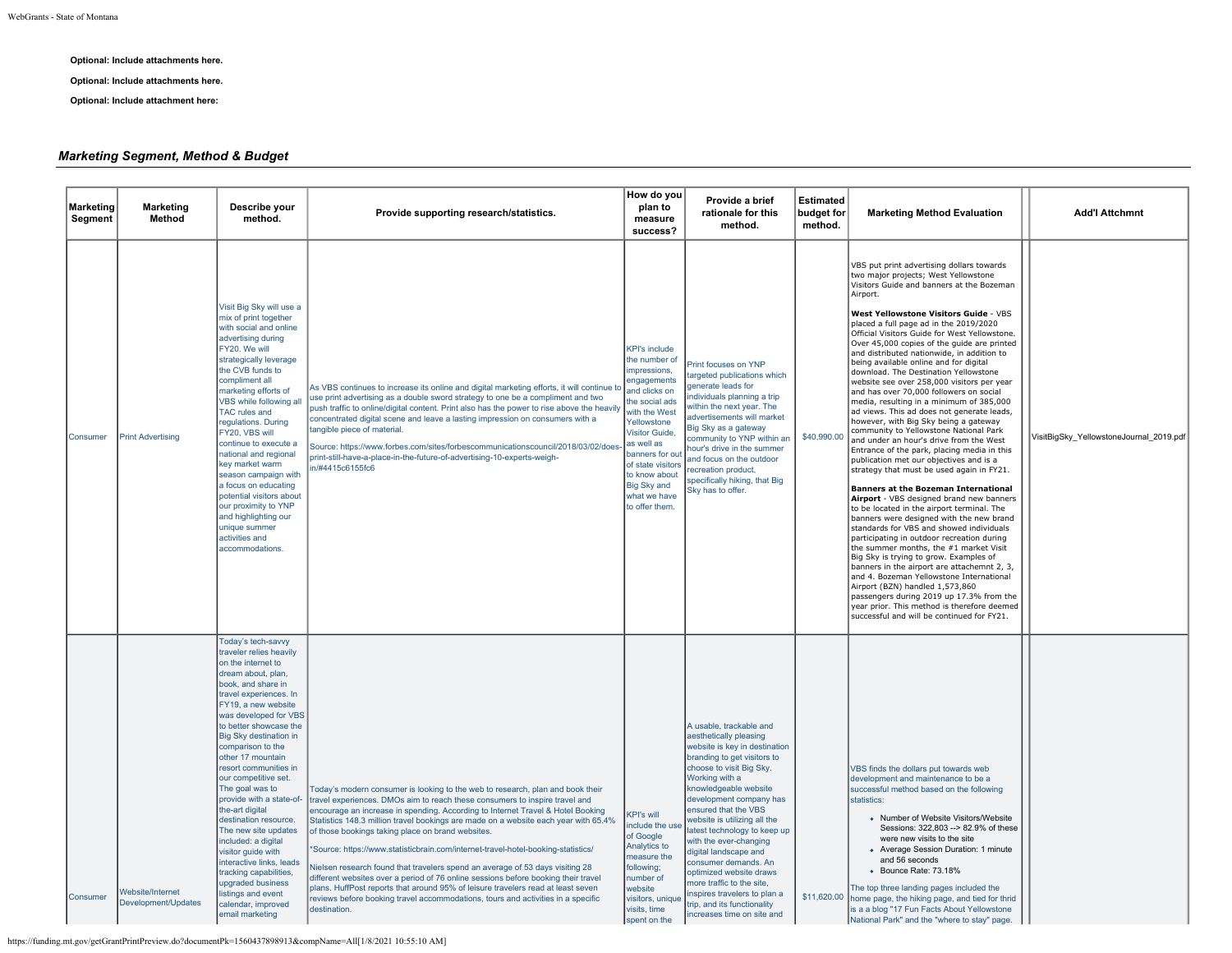WebGrants

| - State of Montana |                                   |                                                                                                                                                                                                                                                                                                                                                                                                                                                                                                                                                                        |                                                                                                                                                                                                                                                                                                                                                                                                                                                         |                                                                                                                                                                           |                                                                                                                                                                                                                                                                                                                                                                                |             |                                                                                                                                                                                                                                                                                                                                                                                                                                                                                                                                                                                                                                                                                                                                                                                                                                                                                                                                                                                                                     |  |
|--------------------|-----------------------------------|------------------------------------------------------------------------------------------------------------------------------------------------------------------------------------------------------------------------------------------------------------------------------------------------------------------------------------------------------------------------------------------------------------------------------------------------------------------------------------------------------------------------------------------------------------------------|---------------------------------------------------------------------------------------------------------------------------------------------------------------------------------------------------------------------------------------------------------------------------------------------------------------------------------------------------------------------------------------------------------------------------------------------------------|---------------------------------------------------------------------------------------------------------------------------------------------------------------------------|--------------------------------------------------------------------------------------------------------------------------------------------------------------------------------------------------------------------------------------------------------------------------------------------------------------------------------------------------------------------------------|-------------|---------------------------------------------------------------------------------------------------------------------------------------------------------------------------------------------------------------------------------------------------------------------------------------------------------------------------------------------------------------------------------------------------------------------------------------------------------------------------------------------------------------------------------------------------------------------------------------------------------------------------------------------------------------------------------------------------------------------------------------------------------------------------------------------------------------------------------------------------------------------------------------------------------------------------------------------------------------------------------------------------------------------|--|
|                    |                                   | connectivity, mobile<br>optimization, trip<br>planning resources, an<br>overall improved user<br>interface and site<br>layout to support<br>organic and paid SEO<br>efforts. Local<br>photographers,<br>videographers and<br>bloggers were used to<br>update the website<br>content that highlights<br>Big Sky's outdoor<br>recreation experience,<br>businesses, events,<br>natural beauty and<br>amenities. FY20<br>funding will maintain<br>the optimal functionality<br>of the website.                                                                            | *Source: http://www.cmo.com/features/articles/2017/5/5/15-mind-blowing-stats-about-<br>digital-trends-in-travel-hospitality-tlp-ddm.html#gs.vS0fp=E<br>The method of planning and booking is becoming heavily skewed toward digital.<br>Digital tools allow for greater analytical monitoring to see what visitors are looking for<br>and did your destination provide that need which will allow for continued improved<br>performance for the future. | ite, pages<br>viewed per<br>visit and<br>bounce rate.                                                                                                                     | orients the visitor to the<br>destination. Keeping content<br>current gives each visitor the<br>most up-to-date activities,<br>events and accommodations<br>that Big Sky has to offer.<br>The use of analytics to<br>monitor and serve up<br>additional information to<br>potential visitors is<br>fundamental and ensure our<br>marketing dollars are spent<br>appropriately. |             | According to Google Search Console, the<br>Visit Big Sky website garnered 4.27 million<br>impressions and 126 K clicks, with a URL<br>click through rate averaging at 2.9%.<br>We feel we have met our objectives with the<br>segment, it was successful and we will<br>continue to invest in this method into FY 21.                                                                                                                                                                                                                                                                                                                                                                                                                                                                                                                                                                                                                                                                                               |  |
| Consumer           | <b>Online/Digital Advertising</b> | Online advertising<br>includes search engine<br>marketing (SEM),<br>many types of display<br>advertising (including<br>web banner<br>advertising), and<br>mobile advertising. It<br>provides meaningful<br>scale, cost-efficiency,<br>frequency and has the<br>ability to self-optimize.<br>It also intercepts<br>audiences within their<br>core digital<br>environments where<br>consumers are actively<br>looking for information.<br>We can maximize<br>impressions while<br>leveraging targeting<br>platforms to drive<br>greater effectiveness<br>and efficiency. | The Montana Destination Brand Research by Destination Analysts (2016)<br>demonstrated the very low awareness of Montana by potential visitors.                                                                                                                                                                                                                                                                                                          | <b>KPI's include</b><br>the number of<br>mpressions,<br>engagements<br>and clicks on<br>all social ads<br>associated<br>with the<br>campaign                              | Awareness of Montana is<br>ow per Destination Analyst<br>research with potential<br>visitors knowing very little.<br>This allows VBS to provide<br>prientation to those visitors<br>looking at Montana to plan<br>their trip.                                                                                                                                                  | \$9,500.00  | FY20 online/digital efforts consisted of two<br>major projects; a digital advertising campaign<br>with Metric PPC/Google ads. and Facebook.<br>Visit Big Sky saw the following results for<br>each of the projects.<br>1. Metric PPC - VBS contracted with Metric<br>PPC during FY 20 who used Google Display<br>Retargeting techniques for Yellowstone<br>related serches to target Big Sky as a<br>destinatin for those searching for Yellowstone<br>Park. The campaign produced<br>2718 conversations, 19,771 clicks and<br>1,442,110 impressions. This method was a<br>definite, exceeding our expectations and will<br>be used again in the future.<br>2. Facebook - The Facebook page has grown<br>to 21,088 followers and the digital ads<br>reached more than 990,000 people earning<br>more than 1.3 milion impressions. This<br>campaign proved to be a success for VBS<br>and was a great opportunity to test out a new<br>niche market. See attachment #10 attached.<br>This method will be used again. |  |
| Consumer           | <b>Opportunity Marketing</b>      | Visit Big Sky had an<br>opportunity to be one<br>of the few to put<br>marketing banners in<br>the new Gallatin<br><b>Yellowstone Airport</b><br>which was just<br>completed in<br>September 2019.                                                                                                                                                                                                                                                                                                                                                                      | Advertising space at the airport is limited so when new advertising space came<br>available in the new parking garage, Visit Big Sky took advantage of the marketing<br>opportunity.                                                                                                                                                                                                                                                                    | Monitoring the<br>success of<br>expanded<br>and/or new<br>flight serivce<br>into Bozeman                                                                                  | With the substantial increase<br>in flights coming into the<br>Bozeman airport for the last<br>10 years any marketing<br>dollars spent at the airport<br>will give Visit Big Sky the<br>opportunity to showcase our<br>brand standards to those<br>coming for outdoor<br>recreation.                                                                                           | \$10,000.00 | VBS took advantage of a marketing<br>opportunity with the opening of the new<br>parking garage at Bozeman Yellowstone<br>International Airport. A monthly fee is charged<br>by the airport for the rental space, so the<br>monies spent from this segment paid one<br>vear's rental fee. Since the COVID pandemic<br>brought airplane travel to a standstill, it was<br>decided to wait until next fiscal year to create<br>the banners for the airport parking garage.<br>However, until the time of the<br>Ipandemic, Bozeman Yellowstone<br>International Airport (BZN) has had increased<br>traffic for the last 10 years and handled<br>1,573,860 passengers during 2019 up 17.3%<br>from the year prior. For Visit Big Sky to be one<br>of the vendors chosen to display banners in<br>the parking garage and for VBS to have<br>access to immediate funding to do so, we<br>consider this marketing segment a success<br>and it will be used again in FY 21.                                                 |  |
|                    |                                   | VBS will work with local<br>photographers and<br>videographers to<br>continue to grow and<br>update its content<br>library of photos and<br>videos. These assets                                                                                                                                                                                                                                                                                                                                                                                                       | According to The State of the American Traveler Study by Destination Analysts,                                                                                                                                                                                                                                                                                                                                                                          | <b>VBS will</b><br>measure the<br>number of new<br>assets added<br>to its library<br>and track the<br>success of any<br>of those<br>mages or<br>videos used in<br>digital | As a destination<br>management and marketing<br>organization, our job is to<br>sell a place. This is done via<br>visual images and video<br>content both important<br>advertisements influencers in aiding the                                                                                                                                                                 |             | Although no new assets were acquired in<br>FY20, the marketing strategy utilizing this<br>method continues to be successful as it builds<br>upon the existing library. During FY19, VBS<br>hired a photographer for multiple shoots<br>throughout the year and was able to capture<br>144 new images to add to its content library.<br>The project was cancelled in FY20 due to                                                                                                                                                                                                                                                                                                                                                                                                                                                                                                                                                                                                                                     |  |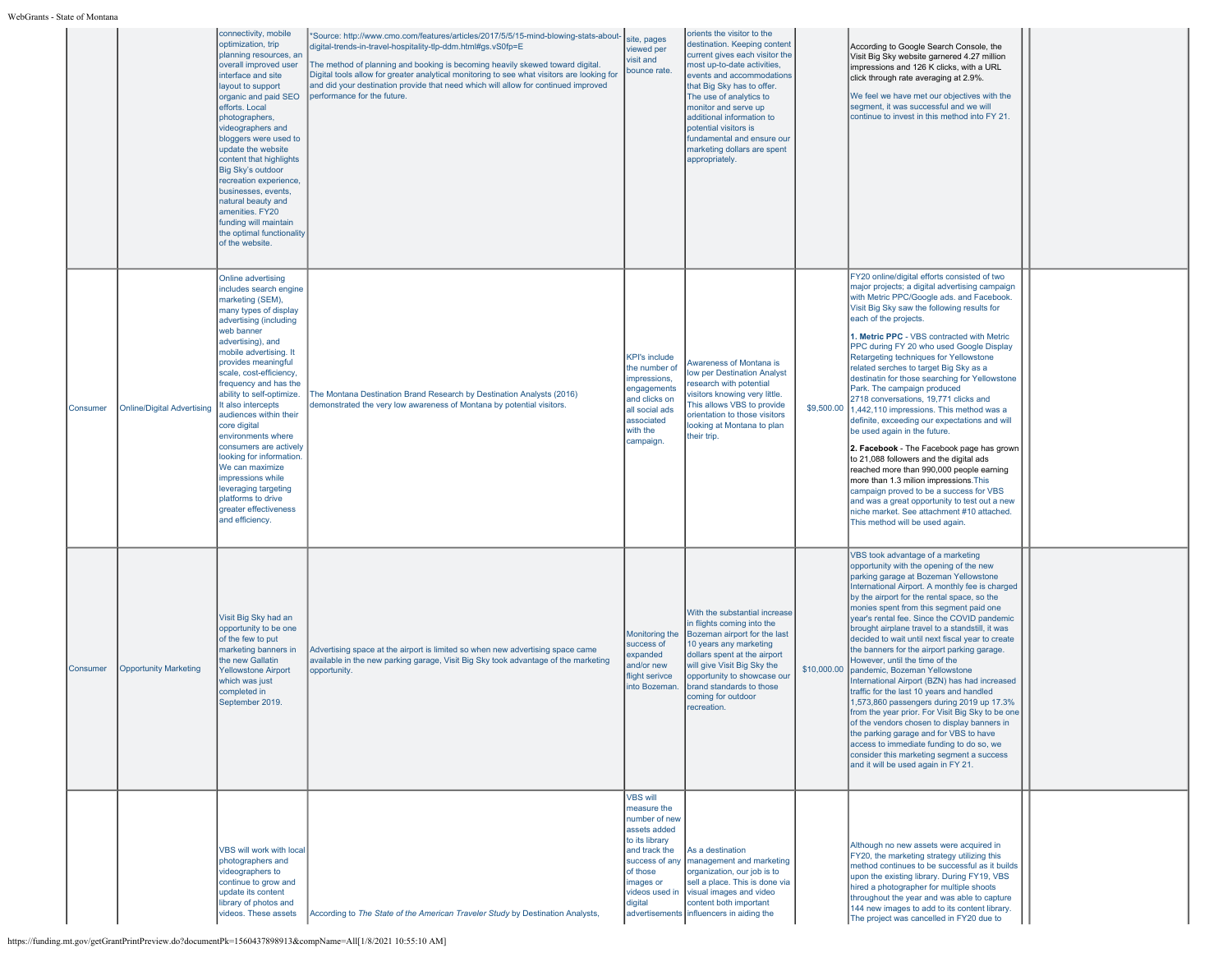# WebGrants - State of Mon

| s - State of Montana |                     |                                                                                                                                                                                                                                                                                                                                                                                                                                                                                                                                                                                                                                                   |                                                                                                                                                                                                                                                                                                                                                                                                                                                                                                                                                                                                                                                                                                                                                                                                                                                                                                                                                              |                                                                                                                                                                                                                                                                |                                                                                                                                                                                                                                                                                                                                                                                                                                                                                                                                                                                                                                            |            |                                                                                                                                                                                                                                                                                                                                                                                                                                                                                                                                                                                                                                                                                                                                                                                                                                                                                                                                                                                                                                                                                                                                                                                                                                                      |  |
|----------------------|---------------------|---------------------------------------------------------------------------------------------------------------------------------------------------------------------------------------------------------------------------------------------------------------------------------------------------------------------------------------------------------------------------------------------------------------------------------------------------------------------------------------------------------------------------------------------------------------------------------------------------------------------------------------------------|--------------------------------------------------------------------------------------------------------------------------------------------------------------------------------------------------------------------------------------------------------------------------------------------------------------------------------------------------------------------------------------------------------------------------------------------------------------------------------------------------------------------------------------------------------------------------------------------------------------------------------------------------------------------------------------------------------------------------------------------------------------------------------------------------------------------------------------------------------------------------------------------------------------------------------------------------------------|----------------------------------------------------------------------------------------------------------------------------------------------------------------------------------------------------------------------------------------------------------------|--------------------------------------------------------------------------------------------------------------------------------------------------------------------------------------------------------------------------------------------------------------------------------------------------------------------------------------------------------------------------------------------------------------------------------------------------------------------------------------------------------------------------------------------------------------------------------------------------------------------------------------------|------------|------------------------------------------------------------------------------------------------------------------------------------------------------------------------------------------------------------------------------------------------------------------------------------------------------------------------------------------------------------------------------------------------------------------------------------------------------------------------------------------------------------------------------------------------------------------------------------------------------------------------------------------------------------------------------------------------------------------------------------------------------------------------------------------------------------------------------------------------------------------------------------------------------------------------------------------------------------------------------------------------------------------------------------------------------------------------------------------------------------------------------------------------------------------------------------------------------------------------------------------------------|--|
| Consumer             | Photo/Video Library | the website with<br>updated imagery, as<br>well as in<br>advertisements and on<br>social media. Having<br>new content year over<br>year is vital to stay top<br>of mind with travelers<br>and inspire them by<br>serving up continually<br>refreshed and new<br>content.                                                                                                                                                                                                                                                                                                                                                                          | will be used to populate about 58.2% of travelers visited a destination's CVB website before they decided to<br>travel to the destination. Around 54.6% used some form of social media to make<br>travel plans including on-line videos and phone apps. About 19.2% of those travelers<br>used online video content to plan their trip and 19.5% used social photo sharing<br>websites. The Internet is of course extremely important, with 64.0 percent saying they<br>get their destination inspiration from one of the three primary digital resources tracked as on website<br>(online media, social media or online video.)                                                                                                                                                                                                                                                                                                                             | through KPI's<br>engagement<br>on social posts<br>using the new<br>assets, as well<br>pages that<br>feature new<br>videos or<br>photos.<br><b>Success will</b><br>also be<br>measured by<br>project<br>completion or<br>enhancement<br>to existing<br>library. | consumer in their decision-<br>naking process when<br>choosing a destination.<br>These visuals showcase the<br>natural beauty and splendor<br>of Big Sky. As a outdoor<br>recreation destination,<br>photos and videos provide<br>the ability to drive visitation<br>through the visual<br>representation of the myriad<br>of activities in both summer<br>and winter.                                                                                                                                                                                                                                                                     |            | COVID-19 restrictions. Funds spent for FY20<br>of \$175 are related to a photo shoot in FY19,<br>so we had no additional funds spent in the<br>\$0.00 method in FY20 and therefore, so additional<br>results to report beyond what was<br>successfully achieved in FY19 (144 images).<br>The method will be continued in FY21 with a<br>goal to add a substantial number of new<br>images to our library. Even though this<br>marketing segment was not fully utilized in<br>FY20, this strategy is successful when used<br>and adds value to VBS and will be used again<br>in FY21.                                                                                                                                                                                                                                                                                                                                                                                                                                                                                                                                                                                                                                                                 |  |
| Consumer             | Social Media        | <b>VBS will use a variety</b><br>of social media<br>reporting tools (Sprout<br>Social) to monitor and<br>report across multiple<br>social media channels<br>including Facebook,<br>Instagram, Twitter and<br><b>Pinterest. Sprout Social</b><br>will provide insights<br>into social media<br>around the VBS brand.<br>allowing us to increase<br>interaction with<br>potential and current<br>visitors. A new tool for<br>VBS is Hey Orca, a<br>scheduling app that will<br>allow us to create, plan<br>and post to all three of<br>our current social<br>media channels. This<br>increases staff<br>efficiency and<br>campaign<br>effectiveness | VBS has found great success in sharing the unique offerings of our area on social<br>media. This will be a continued focus in FY20 as we will continue to connect with<br>visitors, influencers and stay current on other destinations social platforms and<br>industry trends. Year-over-vear we have seen a rise in number of followers.<br>conversations revolving engagements on posts, comments, etc. In FY18 we began adding two hashtags to<br>almost all of our advertising and marketing materials to increase engagements within<br>current followers that we know are already interested in our brand and destintation.<br>Below are our current social media statistics:<br>• Visit Big Sky Facebook: 20,111 followers - increase of 11% from FY19<br>• Visit Big Sky Twitter: 2.951 followers - increase of 3% from FY19<br>• Visit Big Sky Instagram: 10,504 followers - increase of 8% from FY19<br>• #visitbigsky - 10,677 hash tagged posts | Success will<br>be measured<br>by following<br>industry<br>standards and<br>specific KPI's<br>including<br>increased likes<br>and follows.                                                                                                                     | In today's digital world, word<br>of mouth reigns. The visitor's<br>ability to influence future<br>potential visitor's via social<br>media cannot be denied.<br>Increasing awareness of the<br>VBS brand via social media<br>channels will help extend its<br>reach to potential new<br>visitors. This method<br>connects the destination<br>with influencers contributing<br>to the digital conversation<br>being had online about our<br>destination. Further, user<br>generated content from<br>these channels garnered by<br>VBS help to promote the<br>authenticity of the<br>destination through the eyes<br>of the actual visitors. | \$8,288.00 | During FY20, VBS saw the following changes<br>to its social media channels.<br>· Visit Big Sky Facebook: Fan/follower<br>increase of 4.3% compared to FY19<br>resulting in 21,088 followers<br>• Visit Big Sky Instagram: Fan/follower<br>increase of 20.7% compared to FY19<br>resulting in 12,800 followers<br>• Visit Big Sky Twitter: Fan/folllower<br>increase of 5.0% compared to FY19<br>resulting in 3,094 followers<br>Throughout the fiscal year, VBS monitored its<br>social media efforts by using the social<br>tracking and reporting tool, Sprout Social.<br>VBS also invested in a new tool, HeyOrca an<br>online social media planner. Monies were also<br>spent on boosted posts for Facebook and<br>Instagram. All three social platforms resulted<br>in 11.6 million impressions, 154.9K<br>engagements and 57,233 link clicks.<br>Using social media extends not only the target<br>marketing for VBS but the entire market<br>globally. Anyone who has an internet<br>connection can find Visit Big Sky's social<br>channels. This method proved to be a<br>successful marketing strategy and will be<br>used again in FY21.                                                                                                   |  |
|                      |                     |                                                                                                                                                                                                                                                                                                                                                                                                                                                                                                                                                                                                                                                   |                                                                                                                                                                                                                                                                                                                                                                                                                                                                                                                                                                                                                                                                                                                                                                                                                                                                                                                                                              |                                                                                                                                                                                                                                                                |                                                                                                                                                                                                                                                                                                                                                                                                                                                                                                                                                                                                                                            |            | During FY20, VBS partned on six total joint<br>venture opportunites, four of which were with<br>Yellowstone Country, one with MOTBD and<br>one with the Air Route Development Fund.<br><b>Yellowstone Country:</b><br>• Winter Print Co-op - The combined<br>winter print co-op ran from October to<br>December of 2019 with a total print<br>circulation of almost one million. See<br>attached.<br>• Lee Enterprise Banners - To help<br>drive traffic and interest to Big Sky<br>events during a local traffic time, VBS<br>created a banner to promote hiking in<br>Big Sky. The banner had premium<br>positions on Missoulian.com,<br>RavalliRepublic.com,<br>BillingsGazette.com, HelenaR.com<br>and MontanaStandard.com during the<br>month of June, garnering 274,838<br>impressions and 417 clicks, with a<br>total CTR of 0.15%. See attachments<br>#7 below for an example of creative.<br>• Warm Season Print Co-op - This<br>combined warm season print<br>advertisement featured inclusion on a<br>warm landing page with logo, contact<br>information and a link to the VBS<br>website, in addition to leads from<br>travel guide/map orders. VBS was<br>also included in a two page spread in<br>Midwest Living, Sunset Magazine and |  |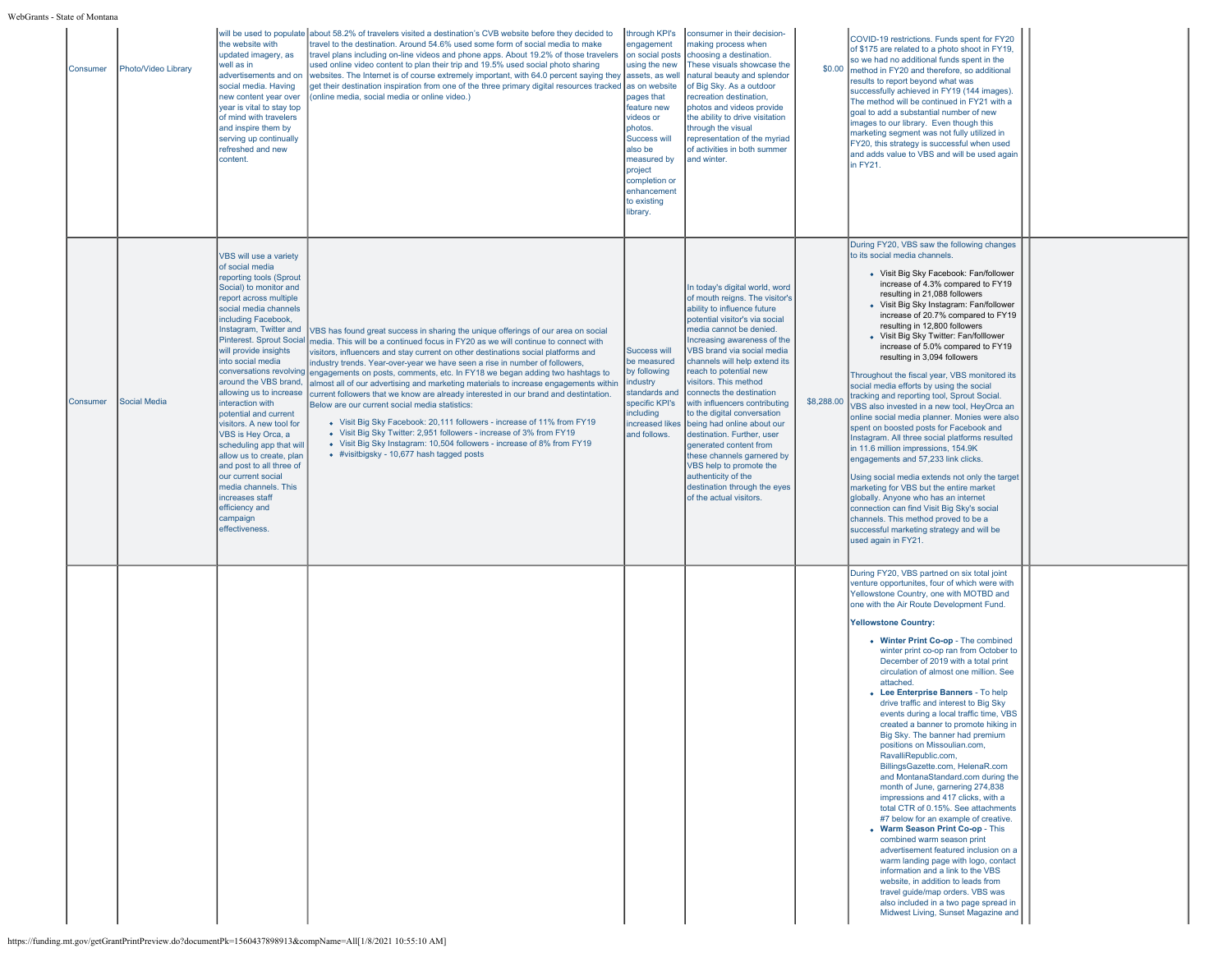| Consumer | <b>Joint Ventures</b> | Dependent upon<br>opportunities provided<br>by the Yellowstone<br><b>Country Tourism</b><br>Region and MOTBD.<br>Typically, it has been<br>digital advertising co-<br>ops, support of ad<br>agency services and<br>regional FAM trips. | In FY19 VBS participated both winter and summer joint ventures with both<br>Yellowstone Country Tourism Region and MOTBD. These allowed us to extend our<br>narketing efforts both in and out of state. From our Winter co-op campaign with<br>Yellowstone Country we saw 88,872 impressions and 152 clicks to our website. We<br>anticipate seeing even better results for our summer JV that launches in June. | First, we<br>consider the<br>opportunity to<br>partner in<br>these joint<br>ventures a<br>success within<br>itself. Specific<br>measurements<br>will be<br>dependent<br>upon the joint<br>venture<br>opportunity<br>itself.<br>However, past<br>programs<br>measured the<br>number of ad<br>impressions,<br>and clicks<br>throughs to the<br>website. VBS<br>monies will<br>reinforce air<br>route<br>development<br>efforts in<br>educating<br>travelers about<br>how easy it is<br>to get to Big<br>Sky via direct<br>flights. The<br>ease of getting<br>to a destination<br>dramatically<br>impacts<br>visitation. | VBS will work in partnership<br>with Yellowstone Country.<br>the six other CVBs in the<br>region and MOTBD to<br>leverage all parties'<br>marketing dollars. As we<br>know, visitors traveling to<br>Montana do not spend their<br>time all in one place,<br>generally speaking. Driving<br>scenic byways is one of the<br>Montana brand pillars and<br>speaks to the need to<br>partner beyond the local<br>destination with our region<br>and the state. | \$10,000.00 | Northwest Travel. The print circulation<br>which reflects ad impressions equaled<br>2,050,000. See attachment #5 below<br>• Warm Season Digital Co-op - This<br>combined warm season print<br>advertisement featured inclusion on a<br>warm landing page with logo, contact<br>information and a link to the VBS<br>website, in addition to leads from<br>travel guide/map orders.<br><b>MOTBD:</b><br>• Montana Inspiration Guide with<br>MOTBD - VBS placed a 1/2 page ad<br>in the Montana Inspiration Guide.<br>See attachments #6 for creative.<br>Air Route Development Fund - The overall<br>goal of the monies put towards air route<br>development was to drive traffic through more<br>direct flights to Bozeman to help increase the<br>awareness of Big Sky and influence a visitor's<br>decision to travel to our destination. The<br>analytics are tracked by a 3rd party fund<br>administrator and are not available at this<br>time.<br>"This was a joint venture project with<br>Yellowstone Country, the Bozeman CVB, and<br>other partners." Visit Big Sky CVB participates<br>with other CVBs to meet the required<br>marketing commitment by airlines to bring<br>new/expanded/continued air service into<br>Bozeman Yellowstone International Airport.<br>Our objective for participating is to increase<br>air service options for travelers in-bound to<br>the region. The side benefit is the increased<br>travel options for resident travelers. We<br>measure success by the # of new direct<br>flights, increases in capacity for existing<br>flights, flights that increase from seasonal to<br>daily service, etc. We feel this method is very<br>successful--BZN continues to be the busiest<br>airport in the state, and despite the pandemic,<br>was still able to implement new service this<br>year because of these type of partnerships.<br>Big Sky CVB provided the following results:<br>• Arrival numbers if FY20 were strong<br>during the winter season. We saw a<br>more consistent trend that started<br>earlier in the winter with a less<br>significant drop off after the holidays.<br>We still peaked during the holidays<br>but stayed stronger in January and<br>February. It appeared we were<br>achieving our goal of expanding<br>visitation during the winter season.<br>• Airline arrivals were skewed based on<br>COVID-19. However, despite limited<br>travel, airlines continue to offer new<br>service amidst the pandemic,<br>signaling that travel trends will<br>recover and our marketing efforts are<br>successful. New flights include:<br>Alaska<br>• New daily year-round service to Los<br>Angeles (LAX)<br>Allegiant<br>• New twice weekly service to Nashville<br>American<br>• Increased Dallas/Ft. Worth service<br>• Extended season Chicago O'Hare<br>Service<br>• New daily non-stop service to<br>Charlotte<br>Delta | YCMI Ski Mag19.pdf |
|----------|-----------------------|----------------------------------------------------------------------------------------------------------------------------------------------------------------------------------------------------------------------------------------|------------------------------------------------------------------------------------------------------------------------------------------------------------------------------------------------------------------------------------------------------------------------------------------------------------------------------------------------------------------------------------------------------------------|-----------------------------------------------------------------------------------------------------------------------------------------------------------------------------------------------------------------------------------------------------------------------------------------------------------------------------------------------------------------------------------------------------------------------------------------------------------------------------------------------------------------------------------------------------------------------------------------------------------------------|------------------------------------------------------------------------------------------------------------------------------------------------------------------------------------------------------------------------------------------------------------------------------------------------------------------------------------------------------------------------------------------------------------------------------------------------------------|-------------|--------------------------------------------------------------------------------------------------------------------------------------------------------------------------------------------------------------------------------------------------------------------------------------------------------------------------------------------------------------------------------------------------------------------------------------------------------------------------------------------------------------------------------------------------------------------------------------------------------------------------------------------------------------------------------------------------------------------------------------------------------------------------------------------------------------------------------------------------------------------------------------------------------------------------------------------------------------------------------------------------------------------------------------------------------------------------------------------------------------------------------------------------------------------------------------------------------------------------------------------------------------------------------------------------------------------------------------------------------------------------------------------------------------------------------------------------------------------------------------------------------------------------------------------------------------------------------------------------------------------------------------------------------------------------------------------------------------------------------------------------------------------------------------------------------------------------------------------------------------------------------------------------------------------------------------------------------------------------------------------------------------------------------------------------------------------------------------------------------------------------------------------------------------------------------------------------------------------------------------------------------------------------------------------------------------------------------------------------------------------------------------------------------------------------------------------------------------------------------------------------------------------------------------------------------------------------------------------------------------------------------------------------------------------------------------------------------------------------------------------------------------------------------------------------------------------------------------------------------------------------------------------------|--------------------|
|----------|-----------------------|----------------------------------------------------------------------------------------------------------------------------------------------------------------------------------------------------------------------------------------|------------------------------------------------------------------------------------------------------------------------------------------------------------------------------------------------------------------------------------------------------------------------------------------------------------------------------------------------------------------------------------------------------------------|-----------------------------------------------------------------------------------------------------------------------------------------------------------------------------------------------------------------------------------------------------------------------------------------------------------------------------------------------------------------------------------------------------------------------------------------------------------------------------------------------------------------------------------------------------------------------------------------------------------------------|------------------------------------------------------------------------------------------------------------------------------------------------------------------------------------------------------------------------------------------------------------------------------------------------------------------------------------------------------------------------------------------------------------------------------------------------------------|-------------|--------------------------------------------------------------------------------------------------------------------------------------------------------------------------------------------------------------------------------------------------------------------------------------------------------------------------------------------------------------------------------------------------------------------------------------------------------------------------------------------------------------------------------------------------------------------------------------------------------------------------------------------------------------------------------------------------------------------------------------------------------------------------------------------------------------------------------------------------------------------------------------------------------------------------------------------------------------------------------------------------------------------------------------------------------------------------------------------------------------------------------------------------------------------------------------------------------------------------------------------------------------------------------------------------------------------------------------------------------------------------------------------------------------------------------------------------------------------------------------------------------------------------------------------------------------------------------------------------------------------------------------------------------------------------------------------------------------------------------------------------------------------------------------------------------------------------------------------------------------------------------------------------------------------------------------------------------------------------------------------------------------------------------------------------------------------------------------------------------------------------------------------------------------------------------------------------------------------------------------------------------------------------------------------------------------------------------------------------------------------------------------------------------------------------------------------------------------------------------------------------------------------------------------------------------------------------------------------------------------------------------------------------------------------------------------------------------------------------------------------------------------------------------------------------------------------------------------------------------------------------------------------------|--------------------|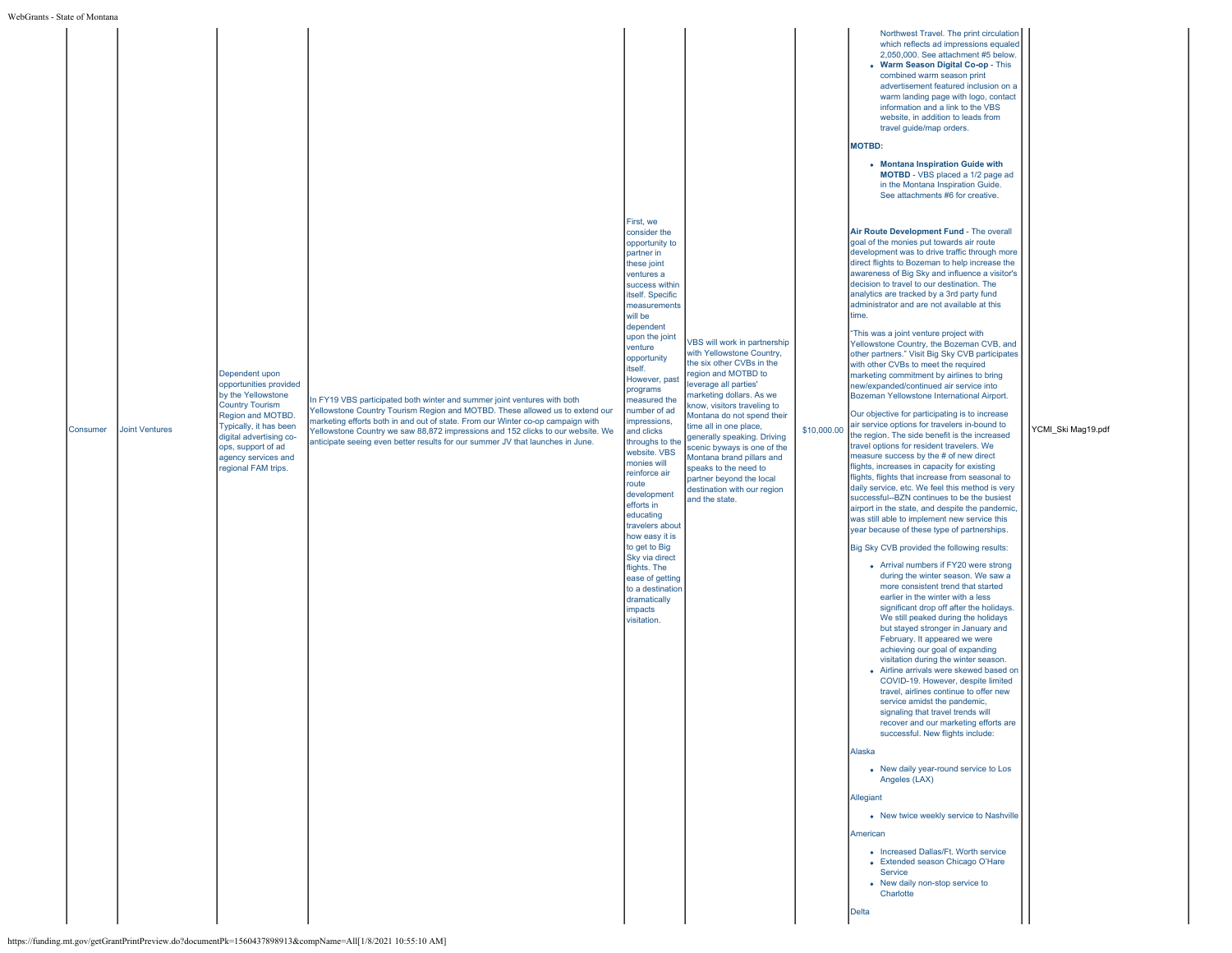| raic of ivionial |                                         |                                                                                                                                                                                                                                                                                                                                                                                                                                                                                                                                                                                                                                                                                                                                            |                                                                                                                                                                                                                                                                                                                                                                                                                                                                                                                                                                                                                    |                                                                                                                                                                                                                 |                                                                                                                                                                                                                                                                                                                                                                                                                                            |                                                                                                                                                                                                                                                                                                                                                                                                                                                                                                                                                                                                                                                                                                                                                                                |                   |
|------------------|-----------------------------------------|--------------------------------------------------------------------------------------------------------------------------------------------------------------------------------------------------------------------------------------------------------------------------------------------------------------------------------------------------------------------------------------------------------------------------------------------------------------------------------------------------------------------------------------------------------------------------------------------------------------------------------------------------------------------------------------------------------------------------------------------|--------------------------------------------------------------------------------------------------------------------------------------------------------------------------------------------------------------------------------------------------------------------------------------------------------------------------------------------------------------------------------------------------------------------------------------------------------------------------------------------------------------------------------------------------------------------------------------------------------------------|-----------------------------------------------------------------------------------------------------------------------------------------------------------------------------------------------------------------|--------------------------------------------------------------------------------------------------------------------------------------------------------------------------------------------------------------------------------------------------------------------------------------------------------------------------------------------------------------------------------------------------------------------------------------------|--------------------------------------------------------------------------------------------------------------------------------------------------------------------------------------------------------------------------------------------------------------------------------------------------------------------------------------------------------------------------------------------------------------------------------------------------------------------------------------------------------------------------------------------------------------------------------------------------------------------------------------------------------------------------------------------------------------------------------------------------------------------------------|-------------------|
|                  |                                         |                                                                                                                                                                                                                                                                                                                                                                                                                                                                                                                                                                                                                                                                                                                                            |                                                                                                                                                                                                                                                                                                                                                                                                                                                                                                                                                                                                                    |                                                                                                                                                                                                                 |                                                                                                                                                                                                                                                                                                                                                                                                                                            | • Service to Atlanta increased to daily<br>for the winter season<br><b>JetBlue</b><br>• Three times weekly service to Los<br>Angeles (LAX) - Year round2-3 times<br>weekly service to New York/JFK -<br>winter season, then resuming daily<br>May 1, weekly service to Boston -<br>winter season, then resuming May 1<br>• Twice weekly service to Fort<br>Lauderdale - Christmas/New Year's<br>holiday period<br>Once the country was allowed freedom to<br>travel, Montana became a travel hot spot with<br>Yellowstone Park having a robust season.<br>This fund will be necessary in future months<br>to bring visitors back to Montana.<br>All joint ventures in FY20 proved to be a<br>successful use of this method for VBS and is<br>planned to be used again in FY21. |                   |
| Consumer         | Electronic Adv -<br>Newsletter, E-blast | <b>VBS utilizes MailChimp</b><br>to build its email<br>marketing database,<br>create email<br>campaigns, and<br>targeted marketing<br>communications. Its<br>current contact list is<br>segmented into three<br>different consumer<br>facing groups; website<br>leads, Yellowstone<br><b>National Park leads</b><br>and all other<br>print/digital advertising<br>leads. The hope is to<br>customize content<br>based on the interest of<br>the visitor.                                                                                                                                                                                                                                                                                   | Email marketing is one of the most effective channels to help reach potential visitors<br>and convert them to a booked traveler. Monitoring the success of campaigns is very<br>simple and A/B testing can be used to create more effective messaging. 87% of<br>marketing consider email to be the most effective tool in lead generation.                                                                                                                                                                                                                                                                        | <b>VBS will</b><br>measure<br>success by the<br>number of<br>eads<br>generated,<br>open rate,<br>click-through<br>rate, bounce<br>rate and<br>unsubscribed<br>rate.                                             | For FY20 VBS will increase<br>its email marketing<br>programs. Currently visitors<br>can sign up for an e-<br>newsletter on the VBS<br>website thus capturing their<br>contact data.VBS also<br>collects leads through paid<br>advertisements in both<br>digital and print media. At<br>present, our e-newsletter is<br>one dimensional. Plans are<br>in place to segment and<br>serve up targeted<br>messaging by season and<br>activity. | No funds were spent on method in FY20. This<br>marketing segment did not incur any expense<br>this year because the leads that were<br>qenerated came from our website at no cost<br>to VBS. Each visitor could download the<br>\$1,800.00 visitor guide or request that one be mailed to<br>them. Overall, we do feel this segment is<br>successful and will consider the method again<br>in the future.                                                                                                                                                                                                                                                                                                                                                                      |                   |
| Consumer         | Billboards/Out-of-Home                  | VBS has a prominently<br>placed billboard on US<br>Highway 191 traveling<br>South towards Big Sky<br>t calls out the Big Sky<br>& Greater Yellowstone<br><b>Visitor Information</b><br>Center 29 miles ahead<br>at the intersection of<br>Montana Highway 64.<br>This billboard allows<br>VBS to promote its<br>summer niche hiking<br>outdoor recreation<br>activity, as well as the<br>fact that there are<br>facilities ahead. There<br>is no cell service from<br>the entrance to the<br>Gallatin Canyon to the<br>VIC more from the VIC<br>to West Yellowstone.<br>So, the ability to use<br>your phone and public<br>estroom facilities<br>during the 90-mile trip<br>is a key piece of<br>communication<br>valuable to the traveler | Billboards that line US Highway 191 going South to Big Sky see an average of<br>27,000 impressions weekly. This is a low maintenance marketing tactic with a high<br>ROI.                                                                                                                                                                                                                                                                                                                                                                                                                                          | <b>VBS will</b><br>measure traffic<br>counts on US<br>Highway 191<br>and the<br>number of<br>quests who<br>visit the Big<br><b>Sky &amp; Greater</b><br>Yellowstone<br><b>Visitor</b><br>Information<br>Center. | Out-of-home advertising is<br>inspirational, and, in this<br>case, it is also providing<br>orientation to travelers.<br>Being that there is only one<br>road leading to Big Sky from<br>BZN, US Highway 191, all<br>cars traveling to the Big Sky<br>area and/or YNP are<br>exposed.                                                                                                                                                       | The billboard on Highway 191 was placed<br>during FY 20 with hiking as the major focus<br>and information about the Visitor Center<br>located in Big Sky. Traffic along the Highway<br>191 corridor continues to increase each year<br>so this billboard provides a lot of value at a<br>low cost. Actual traffic counts for FY end 20<br>were 1,043,517 down 3% from the previous<br>\$8,100.00 year due to the COVID19 lockdown in place<br>for much of the spring of 2020. Total number<br>of visiting quests was 9,036 but this number<br>was also down due to the COVID19<br>lockdown. However, VBS still feels this<br>segment was successful and will be used<br>again in the future.                                                                                   | VBS Billboard.pdf |
|                  |                                         | <b>VBS uses Crowdriff</b><br>and Media Hub a user<br>generated content<br>platform and content<br>management system,<br>to source this content                                                                                                                                                                                                                                                                                                                                                                                                                                                                                                                                                                                             | According to Crowdriff, today, visuals have more influence over people's decisions<br>than any other content type. Assets generated through the Crowdriff platform can be<br>used to populate self-optimizing website galleries, email newsletters, ad creative,<br>social media channels, and even live photo displays. As stated in a recent article from<br>Marketing Land, people are on social media now more than ever and with that<br>sharing more than ever. "By harnessing and showcasing these stories, brands are<br>able to connect with customers in a more authentic and personalized way - lifting | <b>VBS will</b><br>neasure<br>success by the<br>number of<br>assets aquired<br>and<br>engagement in<br>using those                                                                                              | Our product is our place. To<br>represent Big Sky, an ever-<br>changing destination, new<br>content is constantly<br>required and the ability to<br>store that content so that it                                                                                                                                                                                                                                                          | Visit Big Sky used Crowdriff for content<br>curation which reduced time spent by staff<br>searching for website content. Crowdriff's<br>digital rights management system assured<br>that VBS had secure rights to the content<br>shared on social media. VBS had 2.1K of user<br>generated assets through Crowdriff and 154K                                                                                                                                                                                                                                                                                                                                                                                                                                                   |                   |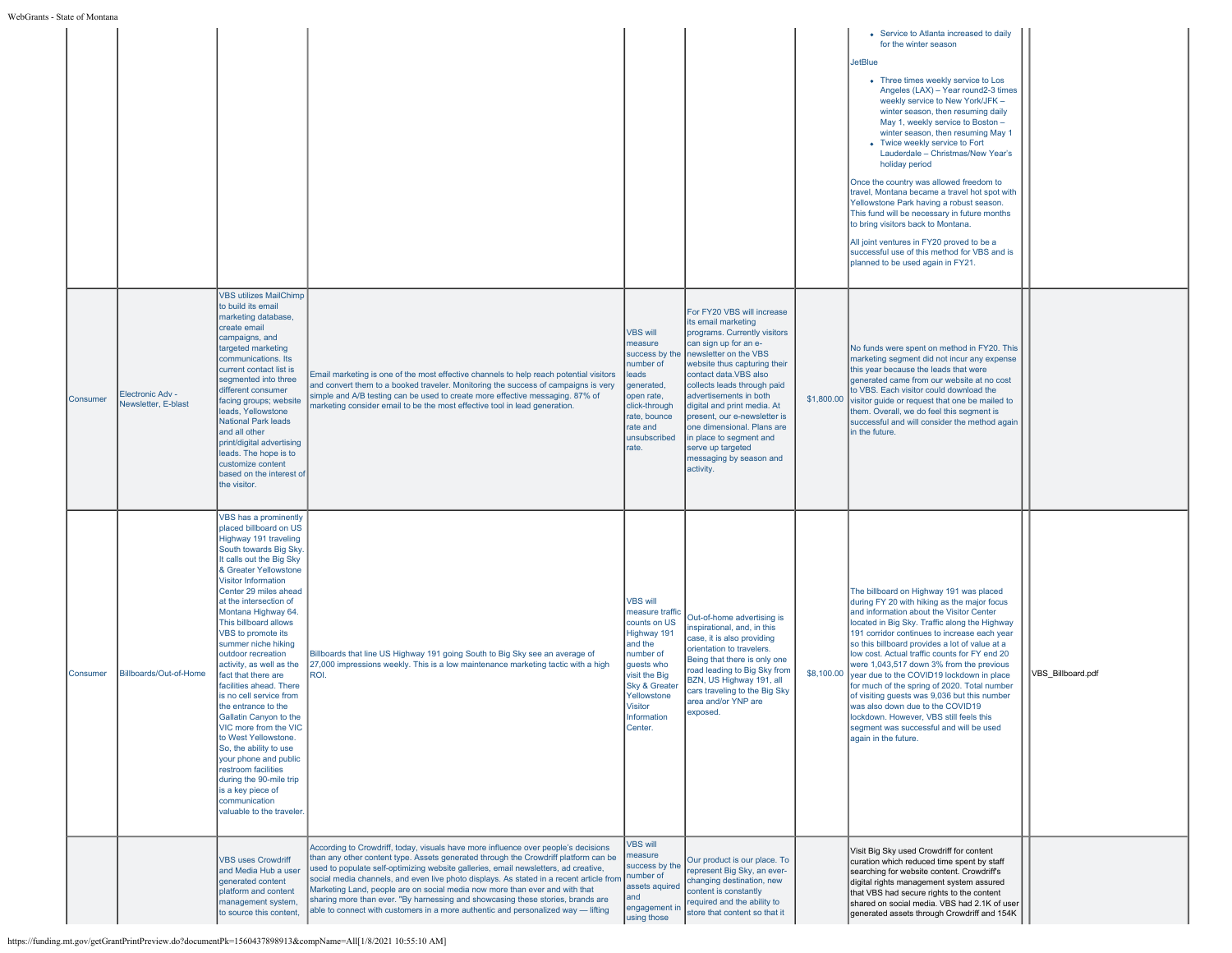| Consumer             | <b>Digital Asset</b><br>Management/Aquisition | store it, and serve it up<br>easily. It also makes it<br>easy for third party<br>content providers to<br>upload assets into the<br>system for VBS's use.                                                                                                                                                                                     | engagement, strengthening consumer trust and ultimately driving sales." By utilizing<br>and showcasing user-generated content, we are allowing our most passionate<br>visitors to become our personal brand advocates, sharing their insights on our<br>community, outdoor recreation products, services and more.<br>https://crowdriff.com<br>https://marketingland.com/ugc-brands-new-years-content-resolution-2017-206106                                                                                                                                                                                                                                                                                                                                                                                                                                                                                                                                                                                                                                                                                                                                                                                                                                                                                                                                                                                                                                                                                                                                                                                                                                                                                                                                                                                                                            | assets on its<br>website, social<br>media<br>channels and<br>in other<br>narketing<br>campaigns.                                                                                                                                          | can be easily accessed is<br>critical. This content<br>populates the VBS website,<br>ts social media pages and is<br>used to develop other<br>marketing campaigns.                                                                                                                                                                                                                                                                                                                                                                                                                                                                                                                                            |             | \$12,000.00 engagements. Of the custom galleries on<br>specific website pages, the top three galleries<br>were: mountain biking, Lone Peak Mountain<br>and zip lining. This segment was very<br>successful and will be used again in FY 21.                                                                                                                                                                                                                                                                                                                                                                      |  |
|----------------------|-----------------------------------------------|----------------------------------------------------------------------------------------------------------------------------------------------------------------------------------------------------------------------------------------------------------------------------------------------------------------------------------------------|---------------------------------------------------------------------------------------------------------------------------------------------------------------------------------------------------------------------------------------------------------------------------------------------------------------------------------------------------------------------------------------------------------------------------------------------------------------------------------------------------------------------------------------------------------------------------------------------------------------------------------------------------------------------------------------------------------------------------------------------------------------------------------------------------------------------------------------------------------------------------------------------------------------------------------------------------------------------------------------------------------------------------------------------------------------------------------------------------------------------------------------------------------------------------------------------------------------------------------------------------------------------------------------------------------------------------------------------------------------------------------------------------------------------------------------------------------------------------------------------------------------------------------------------------------------------------------------------------------------------------------------------------------------------------------------------------------------------------------------------------------------------------------------------------------------------------------------------------------|-------------------------------------------------------------------------------------------------------------------------------------------------------------------------------------------------------------------------------------------|---------------------------------------------------------------------------------------------------------------------------------------------------------------------------------------------------------------------------------------------------------------------------------------------------------------------------------------------------------------------------------------------------------------------------------------------------------------------------------------------------------------------------------------------------------------------------------------------------------------------------------------------------------------------------------------------------------------|-------------|------------------------------------------------------------------------------------------------------------------------------------------------------------------------------------------------------------------------------------------------------------------------------------------------------------------------------------------------------------------------------------------------------------------------------------------------------------------------------------------------------------------------------------------------------------------------------------------------------------------|--|
| Group<br>Marketing   | <b>Travel/Trade Shows</b>                     | VBS will continue to<br>build upon its<br>investment in<br>international and<br>domestic travel trade<br>sales by attending<br>shows during FY20<br><b>Expenses include</b><br>registration fees and<br>travel, meal and<br>lodging. Tradeshows<br>include but are not<br>limited to:<br>$\cdot$ IPW<br>• Go West<br>Summit<br>$\bullet$ IRU | <b>IPW:</b> IPW is produced by the U.S Travel Association, and is the travel industry's<br>premier international marketplace and the largest generator of travel to the U.S. -<br>During three days of intensive, prescheduled business appointments, U.S. travel<br>executives meet with over 1,200 international and domestic buyers from more than<br>70 countries. Since IPW 2019 will take place in Anaheim more buyers interested in<br>the west will be attending; therefore, we want to have a big presence at the<br>tradeshow.<br>Go West Summit: Go West's successful event formula and comprehensive, well-<br>rounded program are designed to provide destinations with every available<br>opportunity to negotiate business contracts, establish relationships, and gain a better<br>understanding about a variety of topics relevant to the tourism industry. Suppliers<br>representing destinations, properties and attractions from the American West and<br>international tour operators participate in multi-day networking sessions,<br>familiarization trips and Adventure Day activities with the goal of showcasing the<br>destination for future tourism business. By matching tour operators from around the<br>globe with Western U.S.-based suppliers in a one-on-one, business-friendly<br>environment, Go West Summit is an event where exciting, profitable and lasting<br>relationships are born quoting "Go West combines the conveniences of a large event<br>with the intimacy of a smaller event, and we pride ourselves on our low supplier to<br>tour operator ratio."<br>IRU: IRU is produced by RMI, with an intensive structure designed to provide<br>conversations with over 80 organizations from around the Real America region and<br>nearly 50 international domestic buyers from more than 10 countries. | Measurement<br>will be tracked<br>by number of<br>breakout<br>sessions<br>attended<br>during the<br>show.                                                                                                                                 | VBS represents the<br>destination as a whole and<br>connects to prospective<br>travel wholesalers and<br>retailers, both FIT and<br>group, on behalf of small<br>businesses who otherwise<br>would not get exposure.                                                                                                                                                                                                                                                                                                                                                                                                                                                                                          | \$10,500.00 | Due to the COVID19 pandemnic, most travel<br>and trade shows for FY20 were canceled.<br>VBS did participate in the TBEX trade show in<br>Billings, MT on September 11-13, 2019 at the<br><b>Billings Hotel and Convention Center</b><br>Candace Strauss and Emilie McGee attended<br>the trade show attending 6 breakout sessions<br>each. TBEX is the largest conference and<br>networking event for travel bloggers. This<br>became a great opportunity to engage with<br>influential travel bloggers who can showcase<br>Big Sky. This segment is largely successful<br>and will be used again in the future. |  |
| Group<br>Marketing   | Multi-Media Marketing                         | VBS will have a<br>presence on the Visit<br>the USA website in<br>association with the<br>National Parks and<br>more specifically, YNP<br>as a Gateway<br>Community. The page<br>is translated into<br>multiple foreign<br>languages serving up<br>the Big Sky destination<br>in their native tongue.                                        | Continued growth in international visitation to YNP from China, Japan, India and<br>other countries is an opportunity for Big Sky as a Gateway Community. However,<br>international tourism to the U.S. has been on the decline in the Donald Trump era,<br>and the travel slump comes at a cost. The most recent data from the National Travel<br>and Tourism Office shows inbound visitors to the U.S. dropped to 41 million in 2017,<br>a 4 percent decrease from 2016, and travel spending dipped around 3 percent. NBC<br>News reported that decline cost the nation about \$4.6 billion in lost spending and<br>40,000 jobs. In 2018, international arrivals to the U.S. totaled approximately 80 million<br>with about half of whom came from overseas. Spending by international visitors in the<br>U.S. produced \$256 billion in export income resulting in a \$69 billion international<br>trade surplus for the U.S. economy. However, despite remaining a top export and<br>trade surplus generator, international visitation to the U.S. and travel spending by<br>foreigners have continued to slow since 2016. The United States' share of total<br>nternational arrivals is 5.6% (down from 6.4% in 2015). Reauthorization of BRAND<br>USA, along with a rebranding and expansion of the Visa Waiver Program to the<br>Secure Travel Partnership are top priorities for the U.S. Travel Association to combat<br>he decline.<br>*Source: https://www.ustravel.org/system/files/media_root/document/Research_Fact-<br>Sheet Travel and Trade.pdf<br>https://www.ustravel.org/system/files/media root/document/Research Fact-<br>Sheet US-Travel-Answer-Sheet.pdf                                                                                                                                                                        | <b>VBS will</b><br>measure<br>success by<br>click's its own<br>landing page<br>on the Visit the<br>USA website.                                                                                                                           | <b>Big Sky is a Gateway</b><br>Community to YNP, a world-<br>renowned bucket list<br>destination. Travelers from<br>around the globe come to<br>see America's first National<br>Park. Located only an hour's<br>drive north of the park's<br>West Entrance, Big Sky has<br>the opportunity to take<br>advantage of the people<br>coming here. Presence on<br>the Visit the USA website<br>allows VBS to engage these<br>potential visitors in the trip<br>planning process.                                                                                                                                                                                                                                   |             | This segment was not used in FY20 due to<br>the COVID19 pandemic which restricted travel<br>for many months in 2020. This segment will<br>hopefully be used in FY 21 if the pandemic is<br>\$25,000.00 under control and travel restrictions have<br>been lifted. This segment will be used again in<br><b>IFY 21.</b>                                                                                                                                                                                                                                                                                           |  |
| Marketing<br>Support | <b>DMO Program</b><br>Participation           | Membership dues,<br>registration fees and<br>other related<br>programming costs.                                                                                                                                                                                                                                                             | DI's members become connected to a community of over 600 official destination<br>marketing organizations that collectively command more than \$2 billion in annual<br>budgets around the world. DI is the passionate advocate and definitive resource for<br>official destination marketing organizations and professionals worldwide.<br>*Source: DI                                                                                                                                                                                                                                                                                                                                                                                                                                                                                                                                                                                                                                                                                                                                                                                                                                                                                                                                                                                                                                                                                                                                                                                                                                                                                                                                                                                                                                                                                                   | VBS plans to<br>ntinue<br>training with<br>continuing<br>staff and<br>maintain the<br>accrediation of<br>the DMO.<br>Success will<br>be measured<br>by staff<br>participating in<br>said trainings<br>the DMAI<br>membership<br>annually. | Destinations International is<br>about serving destination<br>marketing professionals first<br>and foremost. Together with<br>its members and partners,<br>DMAI to further DI represents a powerful<br>forward-thinking,<br>education of its collaborative association;<br>exchanging bold ideas,<br>connecting innovative<br>people, and elevating<br>tourism to its highest<br>potential. It supports the<br>profession of destination<br>marketing, provides peer to<br>peer idea exchange, access<br>to research on visitor<br>and renewal of centers, training for meeting<br>professionals and the travel<br>trade. Big Sky is requesting<br>funding for membership fees<br>and conference registration | \$1,500.00  | VBS used its Destination International<br>membership to train and educate its staff.<br>Through the DI blog, case studies, monthly<br>webinars and more, Visit Big Sky was able to<br>stay on top of trends, industry changes and<br>learn about international destinations. Due to<br>COVID 19, no seminars were attneded this<br>Ivear however VBS has found this method to<br>be a success in the past and will renew its<br>membership again for FY21.                                                                                                                                                       |  |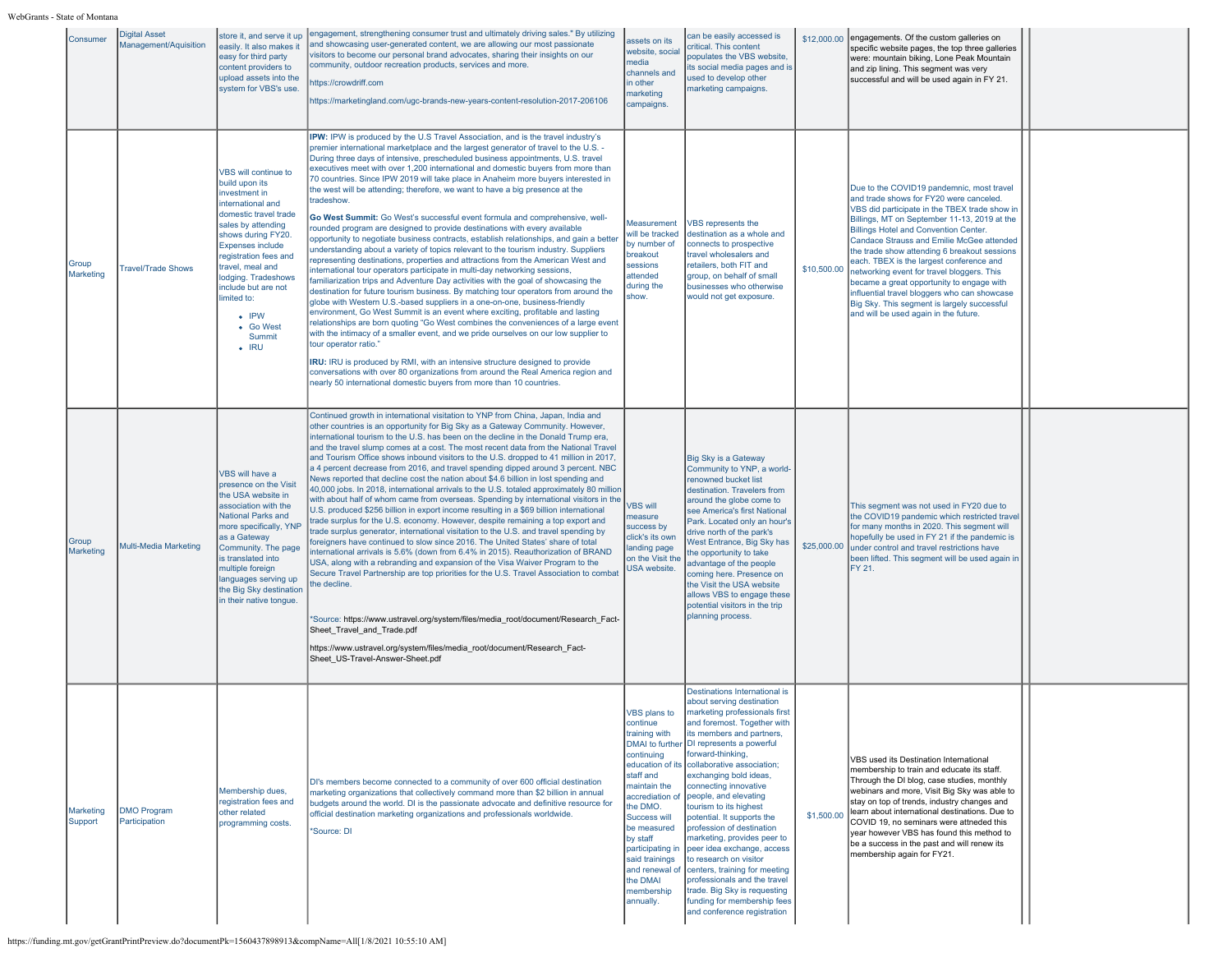#### WebGrants - State of Montana

|                      |                                  |                                                                                                                                                                                                                                                                                                                                                                                                                                                                                                                                                                                                                                                                                                                                               |                                                                                                                                                                                                                                                                                                                                                                                                                                                                                                                                                                                                                                |                                                                                                                                                                  | fees.                                                                                                                                                                                                                                                                                                                                                                                                                                                                                                                                                                                                                                                                                                                                                 |             |                                                                                                                                                                                                                                                                                                                                                                                                            |                                              |
|----------------------|----------------------------------|-----------------------------------------------------------------------------------------------------------------------------------------------------------------------------------------------------------------------------------------------------------------------------------------------------------------------------------------------------------------------------------------------------------------------------------------------------------------------------------------------------------------------------------------------------------------------------------------------------------------------------------------------------------------------------------------------------------------------------------------------|--------------------------------------------------------------------------------------------------------------------------------------------------------------------------------------------------------------------------------------------------------------------------------------------------------------------------------------------------------------------------------------------------------------------------------------------------------------------------------------------------------------------------------------------------------------------------------------------------------------------------------|------------------------------------------------------------------------------------------------------------------------------------------------------------------|-------------------------------------------------------------------------------------------------------------------------------------------------------------------------------------------------------------------------------------------------------------------------------------------------------------------------------------------------------------------------------------------------------------------------------------------------------------------------------------------------------------------------------------------------------------------------------------------------------------------------------------------------------------------------------------------------------------------------------------------------------|-------------|------------------------------------------------------------------------------------------------------------------------------------------------------------------------------------------------------------------------------------------------------------------------------------------------------------------------------------------------------------------------------------------------------------|----------------------------------------------|
|                      |                                  |                                                                                                                                                                                                                                                                                                                                                                                                                                                                                                                                                                                                                                                                                                                                               |                                                                                                                                                                                                                                                                                                                                                                                                                                                                                                                                                                                                                                |                                                                                                                                                                  |                                                                                                                                                                                                                                                                                                                                                                                                                                                                                                                                                                                                                                                                                                                                                       |             |                                                                                                                                                                                                                                                                                                                                                                                                            |                                              |
|                      |                                  | To perform this job<br>successfully, the VBS<br><b>Marketing Manager</b><br>must perform these<br>essential duties<br>satisfactorily:                                                                                                                                                                                                                                                                                                                                                                                                                                                                                                                                                                                                         |                                                                                                                                                                                                                                                                                                                                                                                                                                                                                                                                                                                                                                |                                                                                                                                                                  |                                                                                                                                                                                                                                                                                                                                                                                                                                                                                                                                                                                                                                                                                                                                                       |             |                                                                                                                                                                                                                                                                                                                                                                                                            |                                              |
|                      |                                  | • Assist with the<br>development<br>and<br>implementation<br>of annual<br>comprehensive<br>marketing<br>plans for the<br><b>Big Sky</b><br>destination<br>working<br>directly with<br>the CEO and<br>third-party<br>agencies to<br>fulfill the<br>visions and<br>goals of the<br>organization.<br>• Work with<br>third-party<br>agencies to<br>execute digital<br>marketing<br>campaigns that<br>accomplish<br>goals and<br>clearly<br>communicate<br>the brand's<br>identity.<br>• Coordinate<br>exciting and<br>energetic<br>social media<br>campaigns that<br>build an<br>engaged<br>community of<br>followers;<br>expand email<br>marketing<br>efforts.<br>• Maintain and<br>monitor the<br>annual<br>marketing<br>program<br>budget with |                                                                                                                                                                                                                                                                                                                                                                                                                                                                                                                                                                                                                                |                                                                                                                                                                  | The VBS Marketing<br>Manager reports directly to<br>the CEO and will assist with<br><b>I</b> the<br>development/implementation<br>of an integrated, year-round<br>marketing and<br>communications plan for the<br>Big Sky destination that<br>speaks to consumers, the<br>travel trade, media and                                                                                                                                                                                                                                                                                                                                                                                                                                                     |             |                                                                                                                                                                                                                                                                                                                                                                                                            |                                              |
| Marketing<br>Support | Marketing/Publicity<br>Personnel | strict<br>compliance<br>with all State of<br>Montana CVB<br>funding rules<br>and<br>regulations,<br>local Big Sky<br><b>Resort Area</b><br><b>District Tax</b><br><b>Board policies</b><br>and<br>procedures,<br>and any<br>related grant<br>funding<br>guidelines.<br>• Help manage<br>public relations<br>relationships<br>and identify<br>unique<br>opportunities<br>to create<br>appropriate<br>exposure.                                                                                                                                                                                                                                                                                                                                 | VBS serves as the destination management and marketing organization for the<br>community of Big Sky. Therefore, having a specific staff personal dedicated solely to<br>marketing duties is essential for the operation of VBS. As stated by Small Business<br>Chronicle, "The link between manpower and company projects is fairly simple:<br>Manpower is proportional to productivity." Ensuring that VBS has enough staff to<br>properly execute all its projects, duties, contracts, etc. is undeniable and ultimately<br>mandatory.<br>Source: https://smallbusiness.chron.com/importance-company-manpower-<br>23763.html | The VBS<br>Marketing<br>Manager's<br>effectiveness<br>will be<br>determined by<br>how s/he<br>meets<br>expectations<br>as detailed in<br>the job<br>description. | residents of Big Sky. Much<br>of this will be done through<br>acting as the account<br>manager contact for existing<br>VBS agency relationships. In<br>addition, this person will be<br>the lead project manager<br>working closely with Big Sky<br>tourism stakeholders,<br>Yellowstone Country<br>Tourism Region and its six<br>other Convention & Visitor<br>Bureaus (CVB) to promote<br>and better facilitate the<br>visitor experience in the<br>region, as well as throughout<br>the state of Montana in<br>partnership with the<br>Montana Office of Tourism<br>and Business Development<br>(MOTBD). Additional<br>responsibilities include<br>maintaining and monitoring<br>the annual marketing<br>budget, analyzing and<br>reporting on the | \$59,500.00 | Attached is a copy of the Marketing Managers<br>job description and duties as assigned. From<br>July 1, 2019 through June 30, 2020, the VBS<br>Marketing Manager worked a total of 2,349<br>hours, averaging 97 hours per pay period.<br>The marketing manager met all the duties as<br>assigned in the job description. This segment<br>is successful and will most likely be used<br>again during FY 21. | FY19 VISIT BIG SKY Marketing<br>Manager.docx |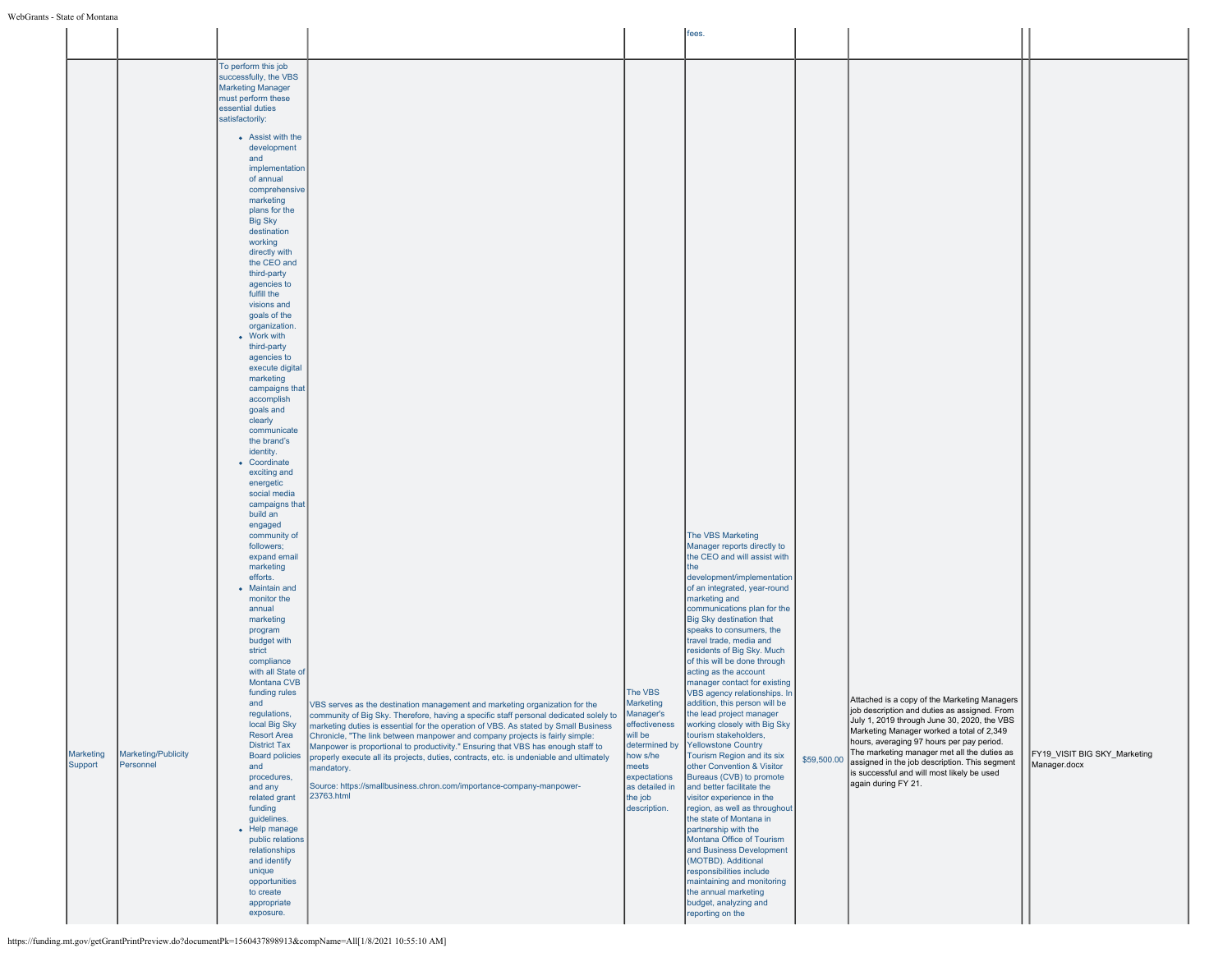| ль - мате от ічниціана |                |                                                                                                                                                                                                                                                                                                                                                                                                                                                                                                                                                                                                                                                                                                                                                                                                         |                                                                                                                                                                                                                                                                                                                                                                                                                                                                                                                                                                                                                              |                                                                                                                                                                                                                                                         |                                                                                                                                                   |             |                                                                                                                                                                                                                                                                                                                                                                                                                                                                                                                                                                                                                                |  |
|------------------------|----------------|---------------------------------------------------------------------------------------------------------------------------------------------------------------------------------------------------------------------------------------------------------------------------------------------------------------------------------------------------------------------------------------------------------------------------------------------------------------------------------------------------------------------------------------------------------------------------------------------------------------------------------------------------------------------------------------------------------------------------------------------------------------------------------------------------------|------------------------------------------------------------------------------------------------------------------------------------------------------------------------------------------------------------------------------------------------------------------------------------------------------------------------------------------------------------------------------------------------------------------------------------------------------------------------------------------------------------------------------------------------------------------------------------------------------------------------------|---------------------------------------------------------------------------------------------------------------------------------------------------------------------------------------------------------------------------------------------------------|---------------------------------------------------------------------------------------------------------------------------------------------------|-------------|--------------------------------------------------------------------------------------------------------------------------------------------------------------------------------------------------------------------------------------------------------------------------------------------------------------------------------------------------------------------------------------------------------------------------------------------------------------------------------------------------------------------------------------------------------------------------------------------------------------------------------|--|
|                        |                | • Assist in the<br>development<br>of visitor<br>experiences<br>that accurately<br>and<br>consistently<br>deliver<br>appropriate<br>brand<br>messages and<br>ensure Visitor<br>Information<br>Center (VIC)<br>seasonal staff<br>are educated<br>on that<br>experience.<br>• Develop a<br>training<br>program<br>related to the<br><b>Big Sky</b><br>experience for<br>VIC staff to<br>undergo in<br>order to better<br>serve visitors.<br>• Collaborate<br>with<br>Yellowstone<br>Country and<br>six other CVBs<br>within our<br>Tourism<br>Region to<br>better facilitate<br>the visitor<br>experience.<br>• All other duties<br>and<br>responsibilities<br>as assigned.<br><b>Job Description -</b><br>Areas of<br><b>Responsibility</b><br>(including, but not<br>limited to): attached<br>separately |                                                                                                                                                                                                                                                                                                                                                                                                                                                                                                                                                                                                                              |                                                                                                                                                                                                                                                         | effectiveness of all<br>marketing communications<br>and providing administrative<br>support in working with the<br><b>VBS Board of Directors.</b> |             |                                                                                                                                                                                                                                                                                                                                                                                                                                                                                                                                                                                                                                |  |
| Marketing<br>Support   | Administration | The costs associated<br>with administration<br>cover partial salaries<br>for the 0.5 CEO and<br>0.5 compliance<br>manager along with<br>other miscellaneous<br>administrative<br>expenses per the 20%<br>requirement of FY20<br>projected income.                                                                                                                                                                                                                                                                                                                                                                                                                                                                                                                                                       | Within the administrative bucket, VBS employees a 0.5 CEO and a 0.5 compliance<br>manager. A CEO is vital to an organizations success and gives an anchor for the<br>organization to build off of and a dedicated leader and decision maker. The duties of<br>the CEO include but are not limited to making major corporate decisions, managing<br>the overall operations and resources of a company, acting as the main point of<br>communication between the board of directors (the board) and corporate operations,<br>and being the public face of the company.<br>Source: https://www.investopedia.com/terms/c/ceo.asp | <b>VBS will</b><br>measure<br>success based<br>on the<br>employees<br>meeting<br>expectations<br>as detailed in<br>their job<br>descriptions<br>with respect to<br>financials as<br>determined<br>through the<br>annual audit<br>conducted by<br>MOTBD. | Big Sky is a place. VBS<br>promotes the place, and to<br>do so, requires people.                                                                  | \$59,200.00 | The administrative funds are used to pay the<br>partial salary of the CEO and the Compliance<br>Manager for time spent to complete CVB<br>tasks. Because of the large dollar amount of<br>bed tax collections in FY20, VBS was not able<br>to spend 20% of our new funding budget on<br>this method. We had \$74,455.80 in<br>administrative funds allowed, however we<br>only spent \$60,020.45 for administrative<br>expenses leaving a balance of \$14,435.35<br>which will be used in the online/digital<br>segment for FY21. We do consider this<br>method successful and we will use this<br>method again in the future. |  |
|                        |                | The Big Sky & Greater<br><b>Yellowstone VIC</b><br>employees a full time                                                                                                                                                                                                                                                                                                                                                                                                                                                                                                                                                                                                                                                                                                                                |                                                                                                                                                                                                                                                                                                                                                                                                                                                                                                                                                                                                                              |                                                                                                                                                                                                                                                         | The Big Sky & Greater<br>Yellowstone VIC is a vital<br>part of the Big Sky<br>Community for visitors and                                          |             | The Big Sky & Greater Yellowstone Visitor<br>Center employs staff members who are<br>knowledgeable about the Big Sky area to best<br>serve our guests. Below is a breakdown of<br>visitors from July 2019 to March 2020:<br>• July 2019 - 1,923 visitors<br>- August 2019 - 2,211 visitors<br>• September 2019 - 1,058 visitors<br>$\bullet$ October 2019 - 1,101 visitors<br>• November 2019 - 446 visitors<br>• December 2019 - 963 visitors<br>• January 2020 - 764 visitors<br>• February 2020 - 467 visitors                                                                                                              |  |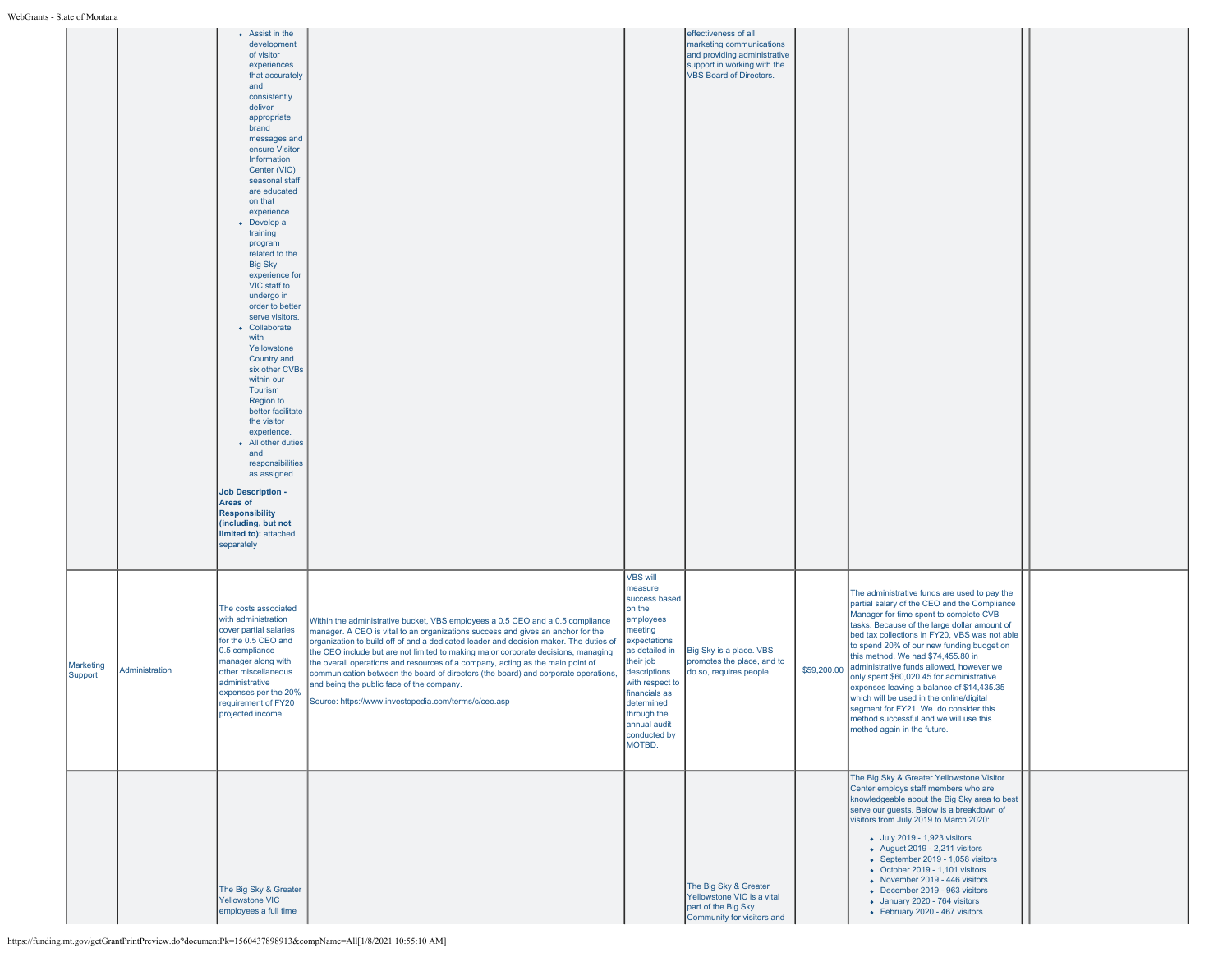| Marketing<br>Support | <b>VIC</b><br>Funding/Staffing/Signage       | coordinator and two<br>part time travel<br>counselors to assist<br>visitors. Staff spends<br>an estimated 8-10<br>minutes per group<br>assisting visitors with<br>directions, outdoor<br>recreation<br>opportunities,<br>accommodations,<br>dining and activities.<br><b>Travel counselors are</b><br>committed to giving<br>high quality<br>personalized service<br>on a year-round basis<br>to assist visitors as a<br><b>Gateway Community to</b><br><b>YNP</b> in the summer<br>and ever increasingly<br>to those coming to ski<br>in winter. | Statistics from the Big Sky VIC during the 2018 calendar year are as follows:<br>• Total number of visitors: 4,173<br>• Top visiting states: MN, TX, CA, CO, WA, NY, FL, MI<br>• Total hours open: 1,396 hrs.<br>• Top visiting countries: Canada, Germany, China, Argentina and the UK<br>The Institute for Tourism & Recreation Research (ITRR) research shows that visitors<br>who use VIC staff as a source of information during their trip spend almost 55% more<br>than that of all visitors and their length of stay is almost 31% longer.<br>Source: ITRR | Measurability<br>for the Big Sky<br>& Greater<br>Yellowstone<br><b>VIC</b> includes<br>tracking the<br>number of<br>visitors.                                                                                 | residents alike. Big Sky<br>currently lacks a sense of<br>arrival upon reaching the<br>intersection of US Highway<br>191 and MT Highway 64.<br>The Corner Property was<br>sold last summer and is<br>currently under renovation<br>with the new ownership. The<br>hope is to magnify its<br>presence for visitors<br>traveling between BZN and<br>YNP. The lack of cell service<br>throughout Gallatin Canyon<br>and on the road south to<br>West Yellowstone results in<br>many visitors stopping to<br>utilize the VIC to ask<br>directions, use their phone<br>and the public restroom<br>facilities. | \$58,000.00 | March 2020 - June 15, 2020 - 103<br>visitors (closed due to COVID19)<br>Visitor statistics by state and country for FY20<br>lare:<br>Top 10 states<br>Top 10<br>Countries<br>• Montana<br>Canada<br>• California<br>France<br>England<br>• Texas<br>Australia<br>• Minnesota<br>Germany<br>• New York<br><b>New Zealand</b><br>• Colorado<br>Scotland<br>• Washington<br>• Florida<br>Sweden<br>• Wisconsin<br>Mexico<br>• Tennessee<br>Austria<br>Due to COVID19, the visitor center was<br>closed from the beginning of April to the first 2<br>weeks of June 2020 per state mandate. The<br>VIC was re-opened for the last 2 weeks of<br>June but no visitor tracking information was<br>recorded because of a move to a new<br>location. Unfortunately, the COVID19 cases<br>started to increase in the state at the end of<br>June, 2020 so the visitor center was closed<br>until the pandemic stabilizes.<br>This method has proven to be a success<br>since serving our guests is the core of our<br>mission. The segment will be used again in<br>FY21. |                                         |
|----------------------|----------------------------------------------|---------------------------------------------------------------------------------------------------------------------------------------------------------------------------------------------------------------------------------------------------------------------------------------------------------------------------------------------------------------------------------------------------------------------------------------------------------------------------------------------------------------------------------------------------|--------------------------------------------------------------------------------------------------------------------------------------------------------------------------------------------------------------------------------------------------------------------------------------------------------------------------------------------------------------------------------------------------------------------------------------------------------------------------------------------------------------------------------------------------------------------|---------------------------------------------------------------------------------------------------------------------------------------------------------------------------------------------------------------|----------------------------------------------------------------------------------------------------------------------------------------------------------------------------------------------------------------------------------------------------------------------------------------------------------------------------------------------------------------------------------------------------------------------------------------------------------------------------------------------------------------------------------------------------------------------------------------------------------|-------------|------------------------------------------------------------------------------------------------------------------------------------------------------------------------------------------------------------------------------------------------------------------------------------------------------------------------------------------------------------------------------------------------------------------------------------------------------------------------------------------------------------------------------------------------------------------------------------------------------------------------------------------------------------------------------------------------------------------------------------------------------------------------------------------------------------------------------------------------------------------------------------------------------------------------------------------------------------------------------------------------------------------------------------------------------------------|-----------------------------------------|
| Marketing<br>Support | <b>TAC/Governor's</b><br>Conference meetings | Attendance at the<br>Montana Governor's<br><b>Conference on Tourism</b><br>and Outdoor<br>Recreation. The<br>destination city<br>changes from year to<br>year, however,<br>expenses include<br>registration, travel,<br>meals and lodging.                                                                                                                                                                                                                                                                                                        | According to MOTBD rules and regulations, VBS is required to send at least one<br>dividual to the quarterly TAC meetings as well as to the Annual Governor's<br>Conference.                                                                                                                                                                                                                                                                                                                                                                                        | <b>VBS will</b><br>measure<br>success by<br>sending one<br>staff member<br>to quarterly<br><b>TAC</b> meetings<br>and the Annual<br>Governor's<br>Conference<br>per rules and<br>regulations of<br>the MOTBD. | It is requirement for being<br>the fiscal sponsor of<br><b>Montana Lodging Facility</b><br>Use Tax monies.                                                                                                                                                                                                                                                                                                                                                                                                                                                                                               | \$3,000.00  | The VBS Marketing Manager attanded the<br>TAC marketing meeting in Helena on October<br>6-9, 2019. Paige Desatoff attended the TAC<br>meeting in Helena on February 10-11, 2020.<br>VBS was not able to have representation at<br>the 2020 Montana Governor's Conference<br>due to COVID19 and the state mandate<br>restricting travel.<br>Because this method is a requirment as a<br>fiscal sponsor fo the Montana Lodging Facility<br>Use Tax monies, this method will be used<br>again in the future and at least one<br>representative from Visit Big Sky will always<br>be present at all TAC meetings and the<br>Annual Governor's Conference.                                                                                                                                                                                                                                                                                                                                                                                                            |                                         |
| Marketing<br>Support | <b>Printed Material</b>                      | Printing of the Official<br><b>Big Sky destination</b><br>map.                                                                                                                                                                                                                                                                                                                                                                                                                                                                                    | In summer 2018, the Big Sky and Greater Yellowstone Visitor Information Center saw<br>almost 5,000 visitors, all of whom were new to the Big Sky area and in need of a map<br>to find their way. By offering printed maps for our guests we are providing a resource<br>not otherwise available. Google maps is not up to date in our area many business<br>locations to not ping on Google, this map helps fill those gaps.<br>Source: http://theconversation.com/why-paper-maps-still-matter-in-the-digital-age-<br>105341                                       | Number of<br>maps printed<br>and distributed<br>at the Big Sky<br>& Greater<br>Yellowstone<br>VIC, as well as<br>by our lodging<br>partners, will<br>measure the<br>success of this<br>method.                | Montana is the fourth largest<br>state by area. Orientation for<br>our visitors is essential to<br>provide a remarkable<br>experience. VBS prints<br>maps of the destination and<br>the greater Yellowstone<br><b>Country Tourism Region to</b><br>assist travelers in finding<br>their way.                                                                                                                                                                                                                                                                                                             |             | This method was used in FY 20 to produce<br>updated tear off maps for our visitors. Our<br>maps are given to any local facility who<br>requests them to be given to visitors to the Big<br>Sky destination. The maps were outdated due<br>to the many construction projects in Big Sky<br>\$5,000.00 and the new businesses in Big Sky. VBS<br>printed 30,000 new maps to be distributed<br>throughout the destination. See pdf of map<br>attached. This method is considered a large<br>success and will continue into FY21.                                                                                                                                                                                                                                                                                                                                                                                                                                                                                                                                    | visitBigSkyTownMap2020finalForPrint.pdf |
|                      |                                              | In order to grow Big<br>Sky tourism, VBS must<br>continually monitor and<br>measure visitor and<br>resident sentiment. In<br>addition, it is critical for<br>the leader of the<br>tourism collective to<br>understand the<br>dynamics of the local<br>market. Research is<br>the tool that facilitates<br>for VBS. A current<br>example of this is VBS'<br>use of DestiMetrics.<br>They are the leading<br>supplier of lodging                                                                                                                    |                                                                                                                                                                                                                                                                                                                                                                                                                                                                                                                                                                    |                                                                                                                                                                                                               |                                                                                                                                                                                                                                                                                                                                                                                                                                                                                                                                                                                                          |             | Visit Big Sky supported two research efforts<br>during FY20. The first was continuing support<br>for the Voices of Montana Tourism office. Our<br>objective was to engage in statewide outreach                                                                                                                                                                                                                                                                                                                                                                                                                                                                                                                                                                                                                                                                                                                                                                                                                                                                  |                                         |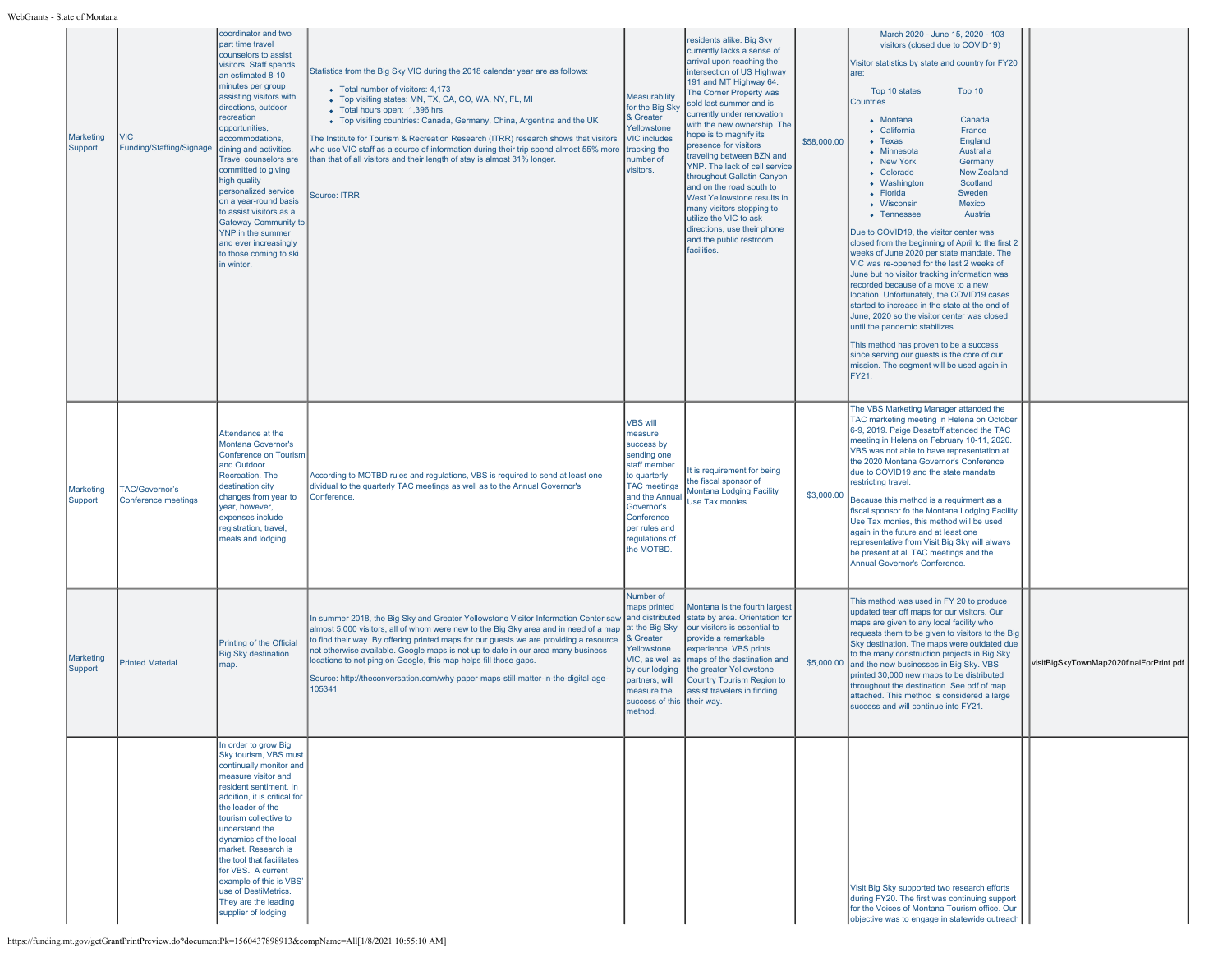| State of Montana     |          |                                                                                                                                                                                                                                                                                                                                                                                                                                                                                                                                                                                                                                                                                                                                                                                                                                                                                                                                            |                                                                                                                                                                                                                                                                                                                                                                                                                                                                                                                                                          |                                                                                                                                                                                                                                                                                                                                                                                           |                                                                                                                                                                                                               |                                                                                                                                                                                                                                                                                                                                                                                                                                                                                                                                                                                                                                                                                                                                                                                                                                                                                                                                                                                                                                                                                                                                                                   |  |
|----------------------|----------|--------------------------------------------------------------------------------------------------------------------------------------------------------------------------------------------------------------------------------------------------------------------------------------------------------------------------------------------------------------------------------------------------------------------------------------------------------------------------------------------------------------------------------------------------------------------------------------------------------------------------------------------------------------------------------------------------------------------------------------------------------------------------------------------------------------------------------------------------------------------------------------------------------------------------------------------|----------------------------------------------------------------------------------------------------------------------------------------------------------------------------------------------------------------------------------------------------------------------------------------------------------------------------------------------------------------------------------------------------------------------------------------------------------------------------------------------------------------------------------------------------------|-------------------------------------------------------------------------------------------------------------------------------------------------------------------------------------------------------------------------------------------------------------------------------------------------------------------------------------------------------------------------------------------|---------------------------------------------------------------------------------------------------------------------------------------------------------------------------------------------------------------|-------------------------------------------------------------------------------------------------------------------------------------------------------------------------------------------------------------------------------------------------------------------------------------------------------------------------------------------------------------------------------------------------------------------------------------------------------------------------------------------------------------------------------------------------------------------------------------------------------------------------------------------------------------------------------------------------------------------------------------------------------------------------------------------------------------------------------------------------------------------------------------------------------------------------------------------------------------------------------------------------------------------------------------------------------------------------------------------------------------------------------------------------------------------|--|
| Marketing<br>Support | Research | metrics and market<br>intelligence for the<br>North American<br>mountain travel<br>industry, providing<br>what you ought to<br>know" about<br>destination-wide<br>metrics, lodging<br>performance,<br>benchmarking and<br>resort intelligence. VBS<br>utilizes DestiMetrics'<br>foundational product,<br><b>Reservation Activity</b><br>Outlook, tracks past<br>and present<br>reservation activity,<br>and sets the stage for<br>measuring<br>performance in the<br>destination. These<br>detailed reports gauge<br>occupancy, Average<br>Daily Rate (ADR) and<br>Revenue Per Available<br>Room (RevPAR) at the<br>destination-level<br>Moving forward,<br>additional research<br>firms and methods will<br>be employed to assist<br>VBS in this area.<br><b>Additional summer</b><br>visitor experience<br>surveys will take place<br>in late summer<br>following in market<br>consumer intercept<br>surveys by Destination<br>Analysts. | According to Tourism e-school "understanding the market in which you operate is<br>essential in creating a robust tourism marketing strategy". "Destinations can leverage<br>research to make sound decisions regarding product development and marketing, to<br>remain competitive in our dynamic tourism industry." Research is the tool to be sure<br>that changes you want to make are what the visitor would like when coming to your<br>destination.<br>*Source: https://tourismeschool.com/tourism-research-australia-operators-<br>destinations/ | Success will<br>be measured<br>by having<br>greater access<br>to data and<br>information<br>indicating past<br>current and<br>future trends in<br>the Montana<br>tourism<br>market. The<br>ability to share<br>this information<br>with<br>businesses<br>and<br>organizations<br>will help garner<br>more support<br>of VBS'<br>mission to<br>increase<br>visitation to Big<br><b>Sky</b> | Scientific research is a<br>critical tool for successfully<br>navigating our complex<br>world. Without it, we would<br>be forced to rely solely on<br>intuition, other people's<br>authority, and blind luck. | efforts to reach an audience in an effective<br>and efficient way that we would not be able to<br>do with our own CVB resources.<br>The Voices of Montana Tourism organization<br>distributes a monthly e-newsletter that has a<br>distribution of 450+. Visit Big Sky receives a<br>presence and directory link on<br>the voices of tourism.com which has been<br>online since 2011 and has a robust following.<br>In addition, VOT made a total of 32<br>community presentations with 1,500<br>attendees in FY20. We met our objective and<br>\$51,000.00 considered this method successful. We will<br>continue to include and fund the research<br>method in the future.<br>The second research project was the renewal<br>of the Destrimetrics contract, a once vibrant<br>program that was dormant for the previous<br>two fiscal years. VBS was able to sign-on nine<br>lodging partners all located within the Big Sky<br>Resort Area District to be a part of the<br>program. This method has proven to be a<br>success and is a key tool for Visit Big Sky's<br>marketing decisions and email program. This<br>method will be used again in the future. |  |
|                      |          | From the perspective<br>of a Destination<br><b>Marketing Organization</b><br>(DMO), a<br>familiarization (FAM)<br>tour is an opportunity to<br>host meeting planners,<br>event coordinators,                                                                                                                                                                                                                                                                                                                                                                                                                                                                                                                                                                                                                                                                                                                                               | In FY19, VBS partned with the Montana Office of Tourism on three different<br>familiarization trips to bring in different international tour operators, as well as<br>tour operators, or travel international media. This allowed VBS to expand its international presence and<br>media and bloggers in partner with many local Big Sky businesses to broaden the experiences of the                                                                                                                                                                     | <b>Success will</b><br>be measured<br>by increased<br>articles<br>appearing in<br>the press,<br>social media<br>posts on<br>influencer                                                                                                                                                                                                                                                    | The ability to familiarize<br>nedia and influencers with<br>outdoor recreation<br>opportunities, unique<br>experiences, lodging and                                                                           | Over FY20, Visit Big Sky hosted or<br>partnered in four different<br>fam/influencer visits. The first was<br>an influencer trip in September 2019<br>by attending the TBEX fam in<br>Billings, MT resulting in the<br>following:<br>TBEX:<br>• Five (5) blogs: Endless<br>Hiking: Mountain Biking;<br><b>White Water Rafting,</b><br><b>Summer Concert Series,</b><br>and Proximity to<br>Yellowstone Park, see<br>attached<br>• Four (4) influencers; Jill<br>Adler, Nancy Brown, Jessica<br>Averett and Kevin Flint. They<br>participated in a variety of<br>activities including a hike on<br>Beehive Basin trail, white<br>water rafting, horseback<br>riding, zip lining and mountain<br>biking. They were treated to a<br>variety of different restaurants<br>in Big Sky to round out thier<br>destination experience.<br>2traveldads:<br>• A blog about traveling to Big<br>Sky and visiting the Lone<br>Peak Tram was placed in<br>July 2019 for a FAM trip for a<br>10<br>family traveling to Montana.                                                                                                                                                   |  |

Ξ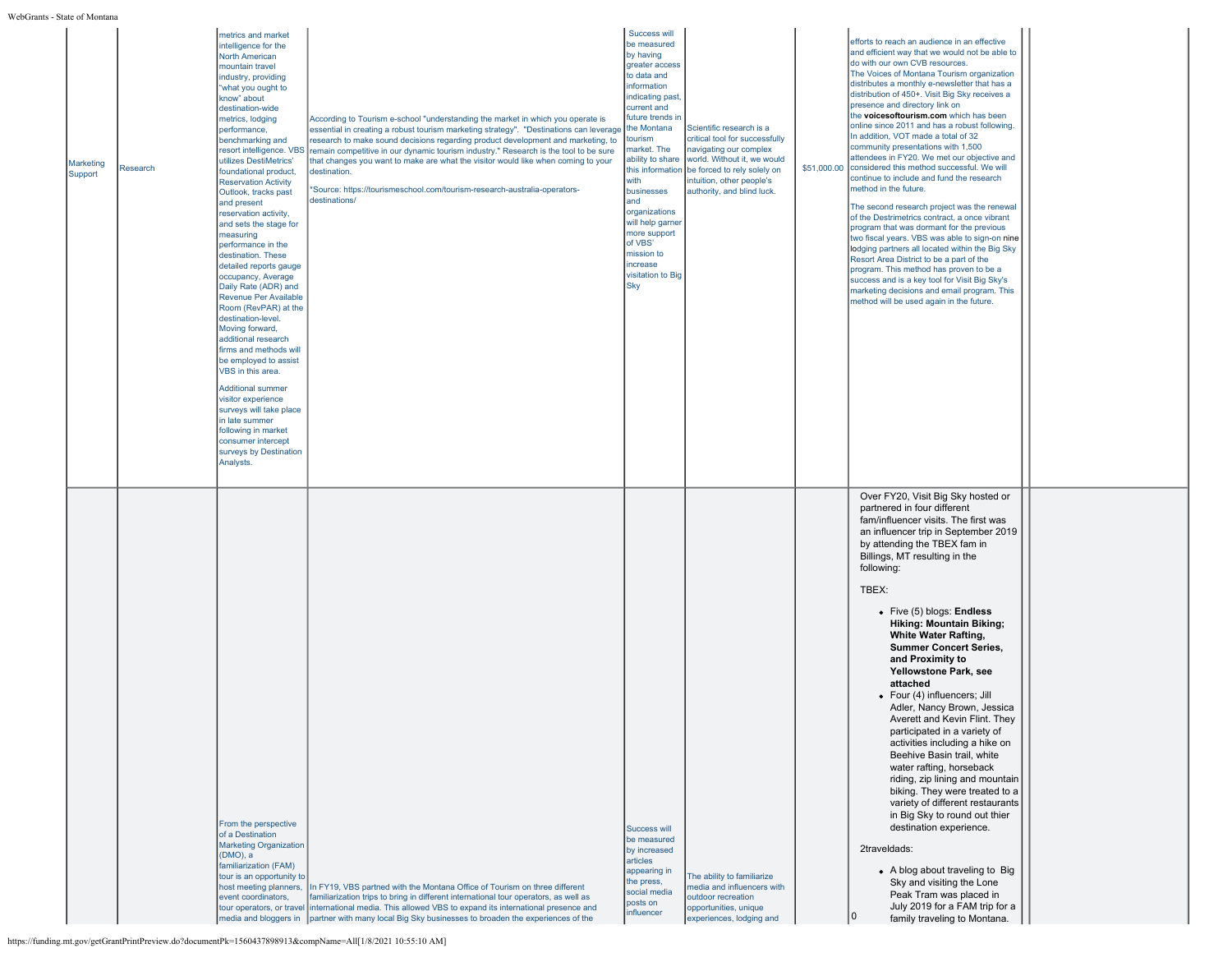| \$10,000.00<br>TBEX blog.pdf<br>Publicity<br><b>Fam Trips</b><br>channels and<br>dining options in Big Sky will<br>Big Sky to create<br>attendees. By hosting FAM's VBS is able to frame the experience of the traveler and<br>see attachment #8.<br>engagements<br>help VBS to garner earned<br>run the trip in conjunction with its niche marketing campaigns.<br>awareness and provide<br>with those<br>media.<br>a positive experience.<br>Sagnonvi Family:<br>posts and<br>In other words.<br>leads<br>to familiarize planners.<br>• Visit Big Sky hosted the<br>generated for<br>coordinators, operators<br>Sagnonvi family to a day of<br>group<br>and/or media - with our<br>business.<br>dog sledding at the Spirit of<br>community.<br>the North Dog sledding in Big<br>Sky. The attached article<br>highlights the family trip and<br>the time spent in Big Sky and<br>other Montana destinations.<br>https://topflightfamily.com/big-<br>sky-montana/<br>Caroline Tell:<br>• Caroline Tell is an influencer<br>from Forbes Life and visited<br>Big Sky in January 2020.<br>VBS sponsored the dog sled<br>activity with Spirit of the North<br>Dog Sled Adventures. She<br>covered much of Big Sky<br>from the ski hills to ur<br>wonderful restaurants, see<br>attachment #9<br>All four FAMs/influencers trips<br>proved to be a success for VBS not<br>only for the amount of earned media<br>but also the continued opportunity to<br>partner with local stakeholders and<br>MOTBD. This method will be used<br>again in FY21.<br>Marketing programs are<br>proven successful by<br>The Visit Big sky CVB was not able to find a<br>Developing a media kit for VBS will allow VBS to create a tool to send to all media<br>VBS will use funds to<br>Success will<br>staff person to write press releases during<br>integrating messages across<br>inquiries and international travel/tour operators who typically ask for the same pieces<br>develop a media kit<br>be measured<br>multiple channels of content<br>FY20 due to the COVID19 pandemic so this<br>of information, photos, etc. This will save time for staff members and allow VBS to<br>including press<br>by developing<br><b>Press Promotions/Media</b><br>delivery, and effective public<br>segment was not used this fiscal year<br>frame its brand exactly how it would like to be seen.<br>\$1,000.00<br>Publicity<br>releases and stock<br>the said media<br>Outreach<br>relations efforts will multiply<br>however this segment will be used in the<br>kit.<br>photography.<br>Source: https://www.investopedia.com/terms/m/media-kit.asp<br>the effect of dollars invested<br>future.<br>in consumer advertising.<br>\$395,998.00 | э - эние от мощи |  |  |  |  |
|-------------------------------------------------------------------------------------------------------------------------------------------------------------------------------------------------------------------------------------------------------------------------------------------------------------------------------------------------------------------------------------------------------------------------------------------------------------------------------------------------------------------------------------------------------------------------------------------------------------------------------------------------------------------------------------------------------------------------------------------------------------------------------------------------------------------------------------------------------------------------------------------------------------------------------------------------------------------------------------------------------------------------------------------------------------------------------------------------------------------------------------------------------------------------------------------------------------------------------------------------------------------------------------------------------------------------------------------------------------------------------------------------------------------------------------------------------------------------------------------------------------------------------------------------------------------------------------------------------------------------------------------------------------------------------------------------------------------------------------------------------------------------------------------------------------------------------------------------------------------------------------------------------------------------------------------------------------------------------------------------------------------------------------------------------------------------------------------------------------------------------------------------------------------------------------------------------------------------------------------------------------------------------------------------------------------------------------------------------------------------------------------------------------------------------------------------------------------------------------------------------------------------------------------------------------------------------------------------------------------------------------------------------------------------------------------------------------------------|------------------|--|--|--|--|
|                                                                                                                                                                                                                                                                                                                                                                                                                                                                                                                                                                                                                                                                                                                                                                                                                                                                                                                                                                                                                                                                                                                                                                                                                                                                                                                                                                                                                                                                                                                                                                                                                                                                                                                                                                                                                                                                                                                                                                                                                                                                                                                                                                                                                                                                                                                                                                                                                                                                                                                                                                                                                                                                                                                         |                  |  |  |  |  |
|                                                                                                                                                                                                                                                                                                                                                                                                                                                                                                                                                                                                                                                                                                                                                                                                                                                                                                                                                                                                                                                                                                                                                                                                                                                                                                                                                                                                                                                                                                                                                                                                                                                                                                                                                                                                                                                                                                                                                                                                                                                                                                                                                                                                                                                                                                                                                                                                                                                                                                                                                                                                                                                                                                                         |                  |  |  |  |  |
|                                                                                                                                                                                                                                                                                                                                                                                                                                                                                                                                                                                                                                                                                                                                                                                                                                                                                                                                                                                                                                                                                                                                                                                                                                                                                                                                                                                                                                                                                                                                                                                                                                                                                                                                                                                                                                                                                                                                                                                                                                                                                                                                                                                                                                                                                                                                                                                                                                                                                                                                                                                                                                                                                                                         |                  |  |  |  |  |

## *Markething Method Evaluation Attachments*

| <b>Attachment 1</b>  | FY20BigSkyCVBBudgetToActualReport+UpdatedPieChart.pdf |
|----------------------|-------------------------------------------------------|
| <b>Attachment 2</b>  | Airport Banner Exterior.pdf                           |
| <b>Attachment 3</b>  | Airport Banners Interior 1.pdf                        |
| <b>Attachment 4</b>  | Airport Banner Interior 2.pdf                         |
| Attachment 5         | YCMI FY 20 Warm season stats.pdf                      |
| Attachment 6         | joint venture MT Inspiration Guide.pdf                |
| <b>Attachment 7</b>  | Lee Enterprise Summer 20.jpg                          |
| <b>Attachment 8</b>  | dad fam Blog.pdf                                      |
| <b>Attachment 9</b>  | C Tell article docx                                   |
| <b>Attachment 10</b> | facebook ads.pdf                                      |
|                      |                                                       |

## *Marketing Method Budget*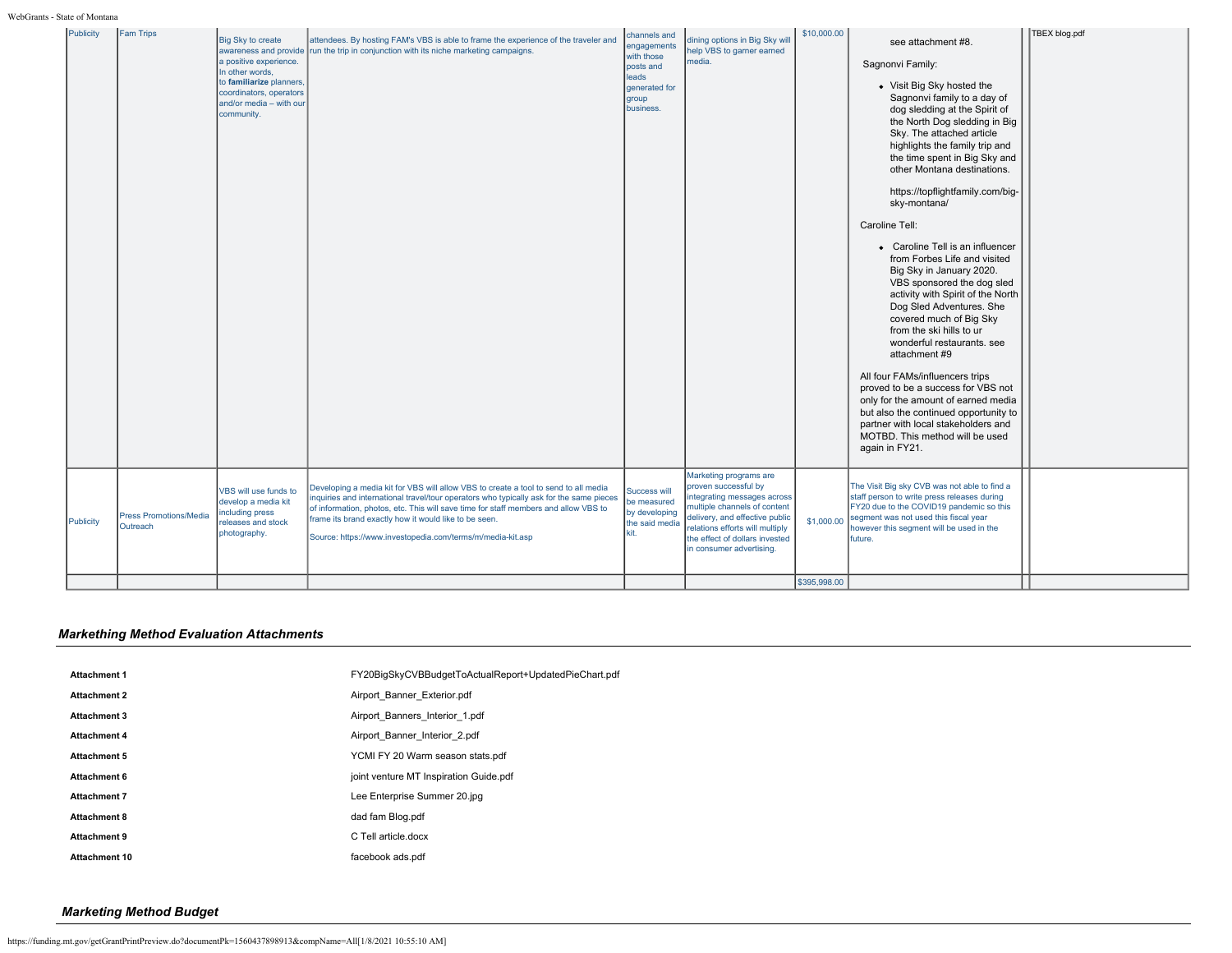| <b>Marketing Segment</b> | <b>Marketing Method</b>              | Bed tax funded budget | Non bed tax funded budget (optional) |
|--------------------------|--------------------------------------|-----------------------|--------------------------------------|
| Consumer                 | <b>Print Advertising</b>             | \$40,990.00           | \$43,500.00                          |
| Consumer                 | <b>Online/Digital Advertising</b>    | \$151,730.00          | \$335,000.00                         |
| Consumer                 | Website/Internet Development/Updates | \$11,620.00           | \$5,000.00                           |
| Consumer                 | Photo/Video Library                  | \$0.00                | \$75,000.00                          |
| Consumer                 | Billboards/Out-of-Home               | \$1,500.37            | \$5,000.00                           |
| Consumer                 | Social Media                         | \$8,288.00            | \$6,000.00                           |
| Consumer                 | <b>Joint Ventures</b>                | \$10,200.00           | \$25,000.00                          |
| Consumer                 | <b>Cooperative Marketing</b>         | \$0.00                | \$28,890.00                          |
| Consumer                 | Electronic Adv - Newsletter, E-blast | \$2,800.00            | \$0.00                               |
| Consumer                 | Digital Asset Management/Aquisition  | \$12,600.00           | \$0.00                               |
| Consumer                 | <b>Opportunity Marketing</b>         | \$10,000.00           | \$0.00                               |
|                          |                                      | \$249,728.37          | \$523,390.00                         |
| <b>Group Marketing</b>   | Multi-Media Marketing                | \$3,000.00            | \$0.00                               |
| <b>Group Marketing</b>   | <b>Travel/Trade Shows</b>            | \$10,500.00           | \$10,000.00                          |
|                          |                                      | \$13,500.00           | \$10,000.00                          |
| <b>Marketing Support</b> | <b>Printed Material</b>              | \$5,000.00            | \$0.00                               |
| Marketing Support        | <b>DMO Program Participation</b>     | \$1,500.00            | \$0.00                               |
| Marketing Support        | Marketing/Publicity Personnel        | \$59,500.00           | \$80,372.00                          |
| Marketing Support        | Administration                       | \$59,200.00           | \$104,961.00                         |
| <b>Marketing Support</b> | VIC Funding/Staffing/Signage         | \$58,000.00           | \$44,342.00                          |
| Marketing Support        | TAC/Governor's Conference meetings   | \$3,000.00            | \$0.00                               |
| <b>Marketing Support</b> | Research                             | \$52,000.00           | \$40,000.00                          |
|                          |                                      | \$238,200.00          | \$269,675.00                         |
| Publicity                | <b>Fam Trips</b>                     | \$10,000.00           | \$5,000.00                           |
| Publicity                | Press Promotions/Media Outreach      | \$1,000.00            | \$0.00                               |
|                          |                                      | \$11,000.00           | \$5,000.00                           |
|                          |                                      | \$512,428.37          | \$808,065.00                         |

## *Miscellaneous Attachments*

**Description File Name File Size**

## *Reg/CVB Required Documents*

| <b>Description</b>                                | <b>File Name</b>                    | <b>File Size</b> |
|---------------------------------------------------|-------------------------------------|------------------|
| Required documents for FY20 marketing application | FY 20 required documents.pdf        | 873 KB           |
| Required Pie Chart                                | VBS-CVB FY 20 budget pie chart.xlsm | 153 KB           |